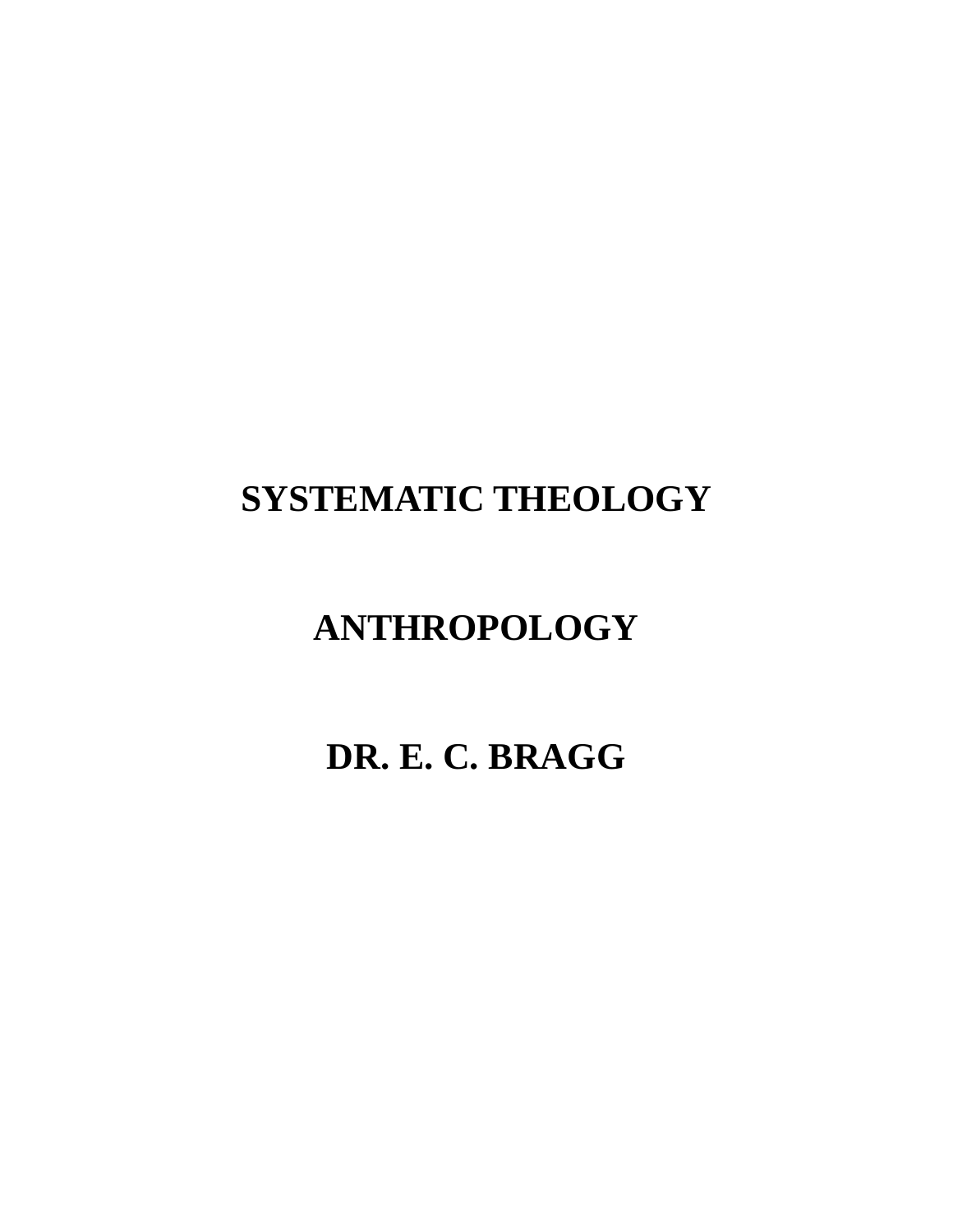# ANTHROPOLOGY

# Table of Contents

## A. The Origin of Man

- 1. Man's origin considered negatively (Evolution)
	- a. Arguments against it; the unaccounted-for gaps
	- b. The two million or more species
	- c. The pure guesswork in all evolutionary teachings
	- d. The fruit of the teaching of evolution
- 2. Man's origin considered positively from the Scriptures
- 3. Man as a race.
- B. The Constituent Elements in Man
	- 1. The Dichotomous view (only two parts)
	- 2. The Trichotomous view (the three parts)
	- 3. The chart of the Tabernacle God's intended type of Trichotomy
- C. The Origin of the Soul Since the First Creation
	- 1. The pre-existent theory (metempsychosis)
	- 2. The creation theory (insufflation)
	- 3. The traducian theory (traduction)
- D. The Eternality of the Human Soul
	- 1. The spontaneous sentiment of all mankind
	- 2. Theological proof
	- 3. Moral argument
	- 4. The universal hunger and instinct for immortality
	- 5. The Scriptural proof

## E. The Personality of Man

- 1. Intellect
- 2. Sensibility
- 3. Volition
- F. The Moral Nature of Man
	- 1. Conscience
	- 2. Freedom of will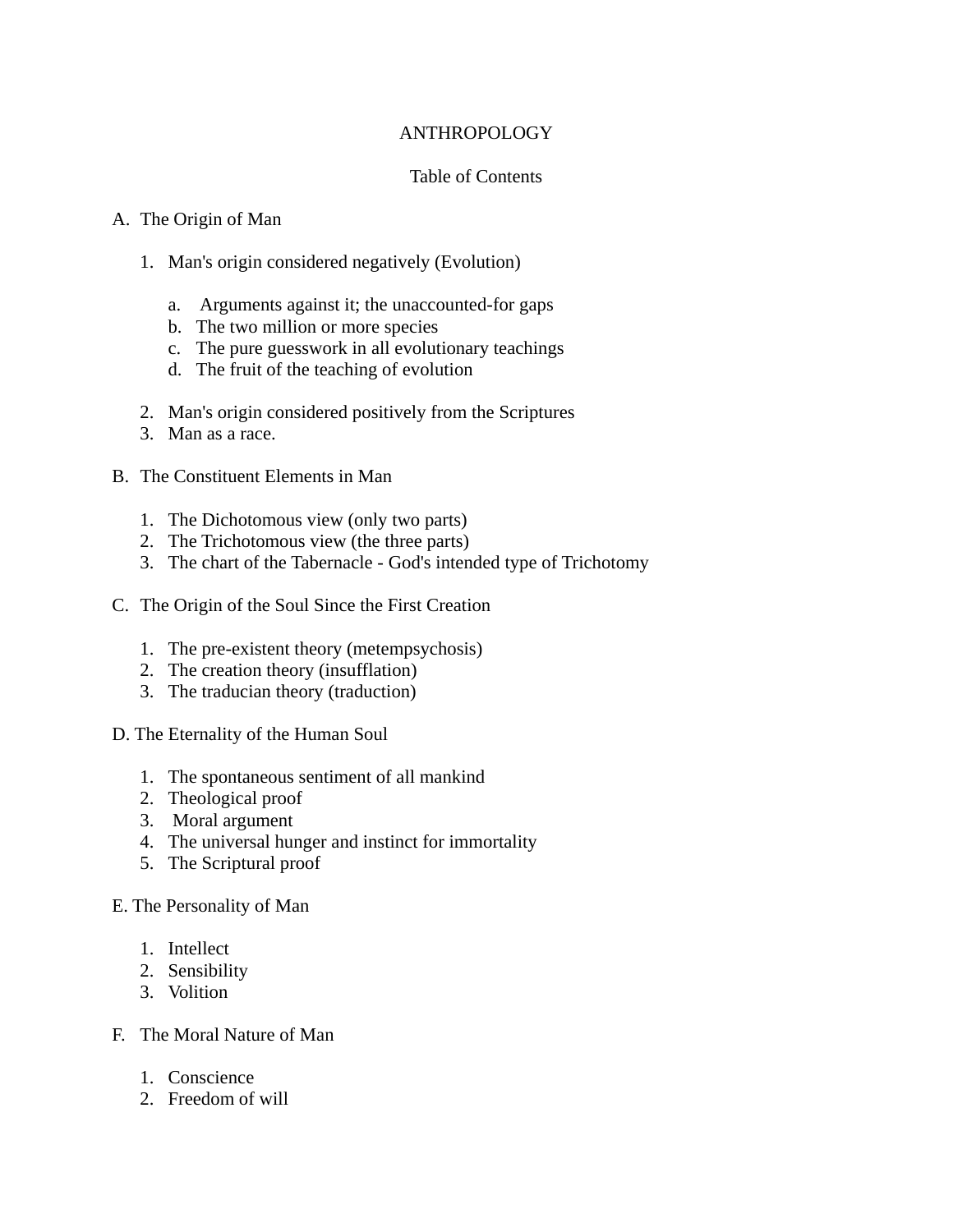- G. Man's Original State as Created
	- 1. Man's physical condition
	- 2. Man's moral condition
	- 3. The image of God in man
- H. Probation
	- 1. The nature of Adam's probation
	- 2. The limitations of Adam's probation
- I. The Fall of Man
	- 1. The temptation of man
		- a. The devil's side of the temptation
		- b. Eve's side of the temptation
		- c. Adam's side of the temptation
	- 2. Adam's fall
	- 3. The effects of the fall
		- a. Spiritual death
		- b. Physical death
		- c. Eternal death
	- 4. Adam's separation
	- 5. The fourfold judgment for man's first sin
		- a. Upon the serpent
		- b. Upon the woman
		- c. Upon the man
		- d. Upon the ground
- J. The Tabernacle in the Wilderness
- K. Tripartitism or Trichotomy
- L. Trichotomists Teach Dualism
- M. What is Wrong with their Theory
- N. Scriptural Proofs of Trichotomy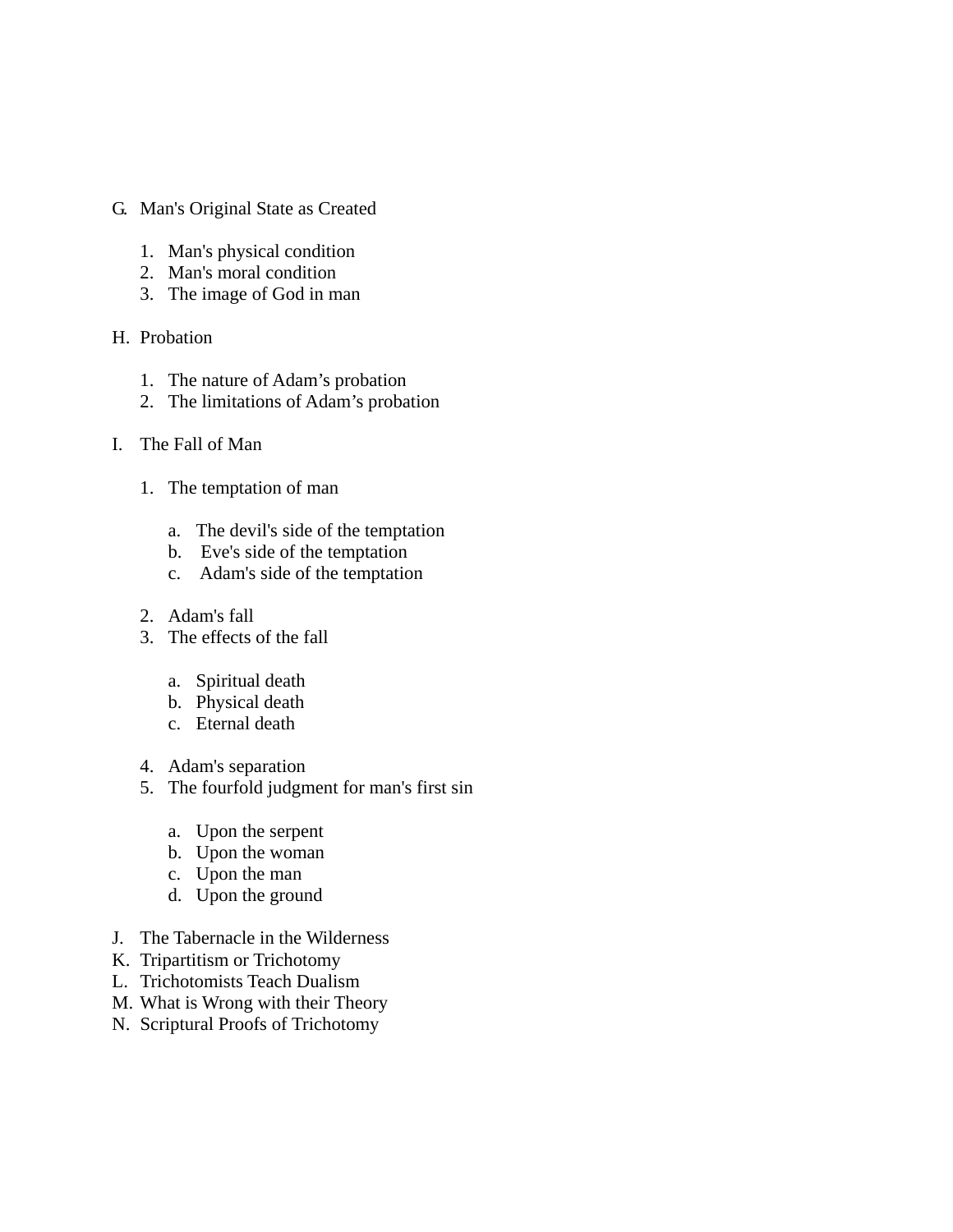#### ANTHROPOLOGY

 The doctrine of Anthropology is the doctrine of man - his origin, destiny, and redemption. It is interested in the Scriptural presentation of man's divine origin, his composition, his spiritual state, and his redemption. It seeks the answer from the Scriptures as to the questions of man's beginning, the why of his condition now, and the where of his going.

## A. The Origin of Man

 It is only natural that man, who is capable of knowing himself, should come to ask the question, "Where did I come from?" It is only natural that the Bible should answer that question. Nowhere outside of the Bible is the question adequately answered. Unconverted man has sought to answer the question of man's origin by purely natural mechanical forces and pure guesswork.

## 1. Man's Origin Negatively Considered

 This is the so-called scientific theory of man's origin. Having rejected any supernatural account of the origin of man, men have sought for some natural answer to the perplexing question. It must be remembered that the theory of evolution is contrary in total to the Biblical account. There is no possible reconciliation. It is easy to understand then that evolution is a concoction to avoid the biblical account of man's creation. It is man seeking another origin other than God. It is primarily atheistic. It is the preference of brute ancestry to Divine ancestry. This can be seen by the following quotation by a noted evolutionist, W. P. Barbellion:

 "How I hate the man who talks about the 'brute creation,' with an ugly emphasis on the word 'brute.' As for me, I am proud of my close kinship with other animals. I take jealous pride in my Simian ancestry (Simian means monkey). I like to think I was once a magnificent hairy fellow living in the trees and that my frame came down through the geological ages of time, via sea jelly and worms and amphioxus fish, dinosaurs, and apes. Who can exchange these for the pallid couple in the Garden of Eden?"

 This shows his preference. Evolution claims man's body came to him through an infinite number of evolutions from the lower forms to higher forms through inherent forces from sea jelly, through all the forms of fish and animal life, through monkeys apes, gorillas, and then to man. Today, many evolutionists have given up the dead and monkey ancestry on man's family tree and say now the monkeys came down on a parallel family descent. His complex mind came from the simple nervous impulses of lower forms of life; and his moral nature came from the simple rudimentary signs of moral sense in animals, such as the skull of the dog, when caught doing wrong. All this evolved over vast geological ages covering hundreds of millions of years, as by some authorities, and thousands of years by others.

 Evolution is not a science, but a theory, a hypothesis, or guess. Prof. Conklin, an evolutionist, declares "Evolution must ever remain a theory." The theory of evolution concisely stated, according to LeConte, is, "A continuous progressive change according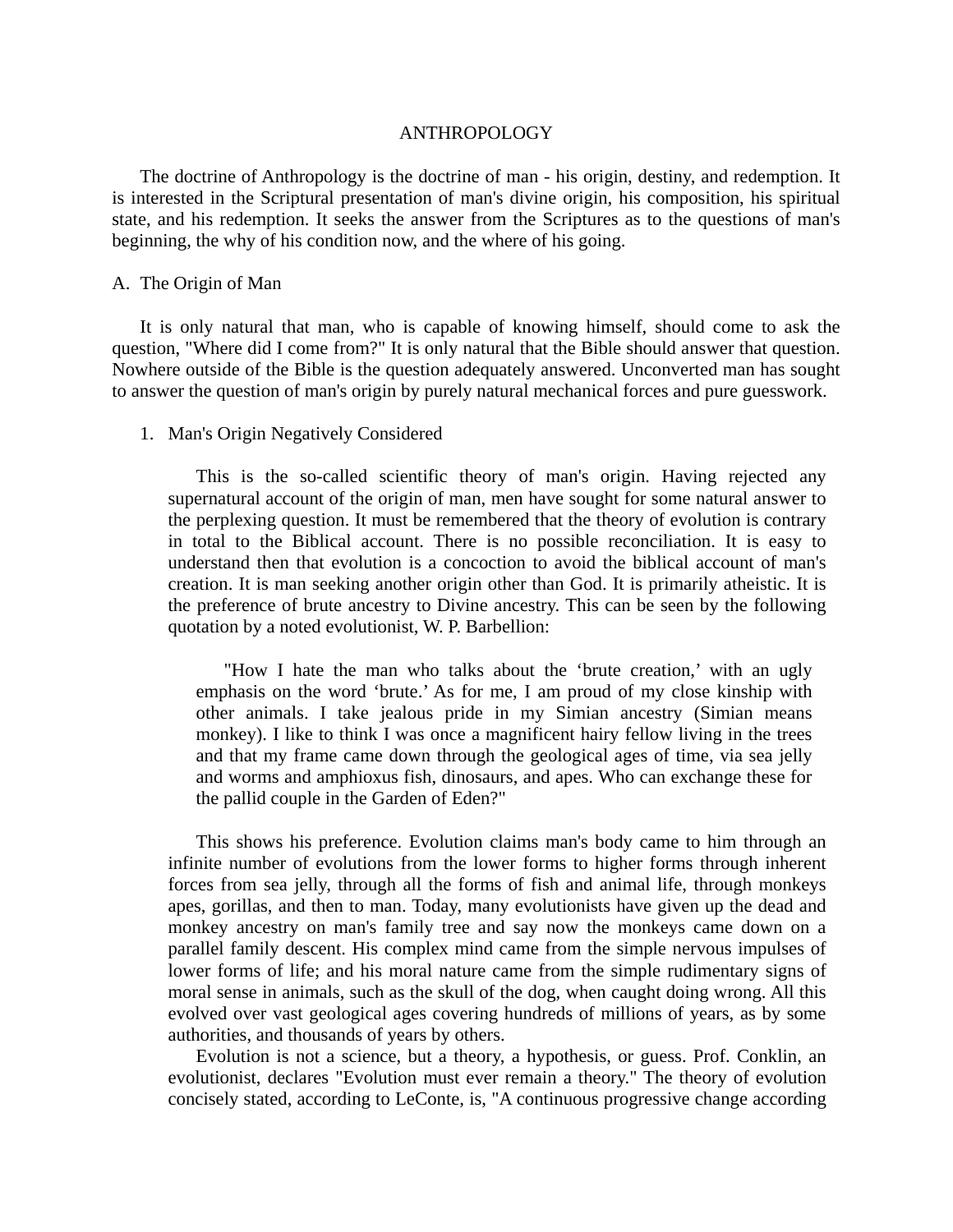to fixed laws and by resident forces." Clarence Darwin wasn't the first to propound it, for Lamarck presented it sometime before Darwin. Huxley, a successor to Darwin, declared, "It is clear that the doctrine of evolution is directly antagonistic to that of creation. As applied to the creation as a whole, it is opposed to that of direct creative coalition. Evolution, if consistently accepted, makes it impossible to believe the Bible." This is what we mean when we charge evolution with being atheistic.

 Carl Bogt said, "Evolution turns the Creator out of doors." There can be no such thing as "theistic evolution." Both evolution and the Bible cannot be true. By the former definition of evolution, man originated by:

 a. Continuous progressive change. The process of making man from lesser forms should still be going on all over the world today.

 b. According to fixed laws. That is to say there can be no change in the method. If it was going on 10,000 years ago, it should still be going on today. It couldn't have been one thing until it made a man, then change to mere development of man now.

 c. By resident forces; not outside interference; all must come from within. However great the change made, it is all from within. The theory of evolution, trying to explain the origin of man, does not tell where any of the material came from which man evolved. It makes a number of notable failures in explanation down the family tree since then. Briefly stated, and summing up the various vague descents of man by Darwin and all the other evolutionists, we get a composite picture like this:

 The first life on this planet (its origin a mystery) was an Amoeba cell, a simple life cell. This is traced to a little more complex snail-like creature, than some forms of worms, then through some fish stages, finally becoming amphibious, and learning to breathe air instead of water, and leaving the water, the tadpole stage, it enters a frog-like existence. This isn't a fairy tale but serious scientific presentation which becomes something on the order of an alligator, then a tree-climbing possum, which evolves into a lemur (monkey to you), then ape or gibbon, then chimpanzee, then man.

 Here is the ascent of man from beginning to end, in which he moves freely into the water and out and in and out, some three or four times. He has about seven different kinds of tails in his ascent; and without any aiming point or design, by pure chance he winds up a man. Can that be scientific?

 There is a world of arguments against evolution outside the Bible. There are any number of true scientists who admit the pure unadulterated guesswork involved in the theory of evolution. Even its most ardent advocates admit it, yet would brand a man as an ignoramus and a benighted soul who would dare to disbelieve it. For now here are a few arguments against it:

a. The notable unaccounted-for gaps.

 1. The first and greatest is the gap between the non-living and the living. The real origin they set out to find is merely pushed back further and unexplained. Spontaneous generation has long since been explored and isn't believed by any competent scientist anymore. One theory went so far as to assert that life came to this planet on a meteor from somewhere else (Sir William Thompson). Kant, the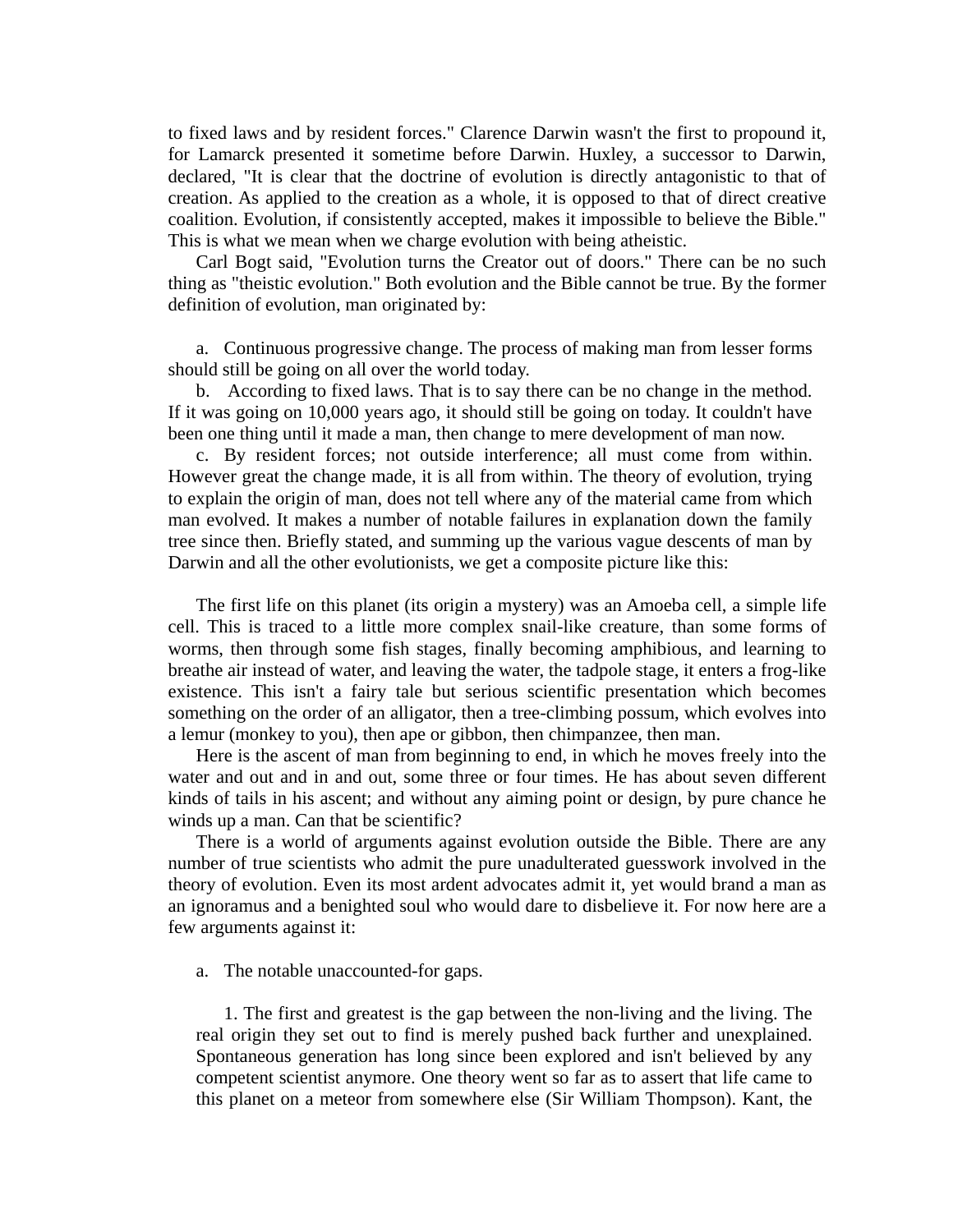great philosopher, said, "Give me matter, and I will explain the formation of the world; but give me matter ONLY and I cannot explain the formation of a caterpillar." Huxley said, "Of the causes which led to the origin of living matter, it may be said that we know absolutely nothing." In the Encyclopedia Britannica he says, "The chasm between the non-living and the living the present state of knowledge cannot bridge."

2. The next great gap is between the vegetable and the animal kingdom. There is not a missing link half vegetable and half animal. The gulf between free-moving, self-propelling, self-determining creatures and vegetables is un-bridged.

3. The next gulf of real size, leaving out the gulf between species, is that of the highest form of animal life and man. If evolution is, "a continuous process according to fixed laws," there should not just be isolated cases of half man and half beast, for a deformed person should be born sometimes, which wouldn't prove evolution but work contrary to it; but there should be millions and billions of intermediate creatures. In truth, there shouldn't be species at all, but gradual graduations all up the line of ascent.

 Between man and animal there is the gap of man's intelligence, his moral nature, and his act of worship. How could those come to him out of brute ancestry? Concerning these gaps, Dr. Alfred R. Wallace, the associate of Darwin, said, "There must have been three interpositions of Divine and supernatural power to account for things as they are. There is a gulf between matter and nothing; another between life and the non-living; and a third between man and the lower creation - and science cannot bridge any of them." Evolution is supposed to explain origins, and yet that is what it fails to do. It starts out by a failure to tell from where force and matter came. It just takes their existence for granted and attributes them to a first cause. Farther down the line it fails to explain the origin of life. Its greatest exponents admit its failure to explain the gap between vegetable and animal life. This new power of locomotion, feeling, etc., Mr. Wallace says, "It is completely beyond any explanation by matter." Throughout the major divisions of all nature and its origins, evolution is confessedly ignorant. It doesn't even pretend to account for them. We cannot help asking, "What is the value of and why should we believe a theory of origins which admittedly is unable to account for the origin of matter, force, life, animal kingdom, and the species, and even man?"

b. The second argument against evolution is the two million or more known species. If evolution were true, there would be no species at all but one hodge-podge of creatures in all stages of advancement. The very clear-cut lines of species are a proof against evolution. Darwin wrote, "There are two or three million species on earth - sufficient field, one might think, for observation. But it must be said today, that, in spite of all the efforts of trained observers, not one change of a species into another is on record." (*Life & Letters*, Vol.3). Where then is the basis for the foundation law of Darwin's theory, that is, the so-called "Law of Natural Selection"? This was, to explain it all: when mating, the animal always selected the best; this improved the evolutionary line. It just isn't so.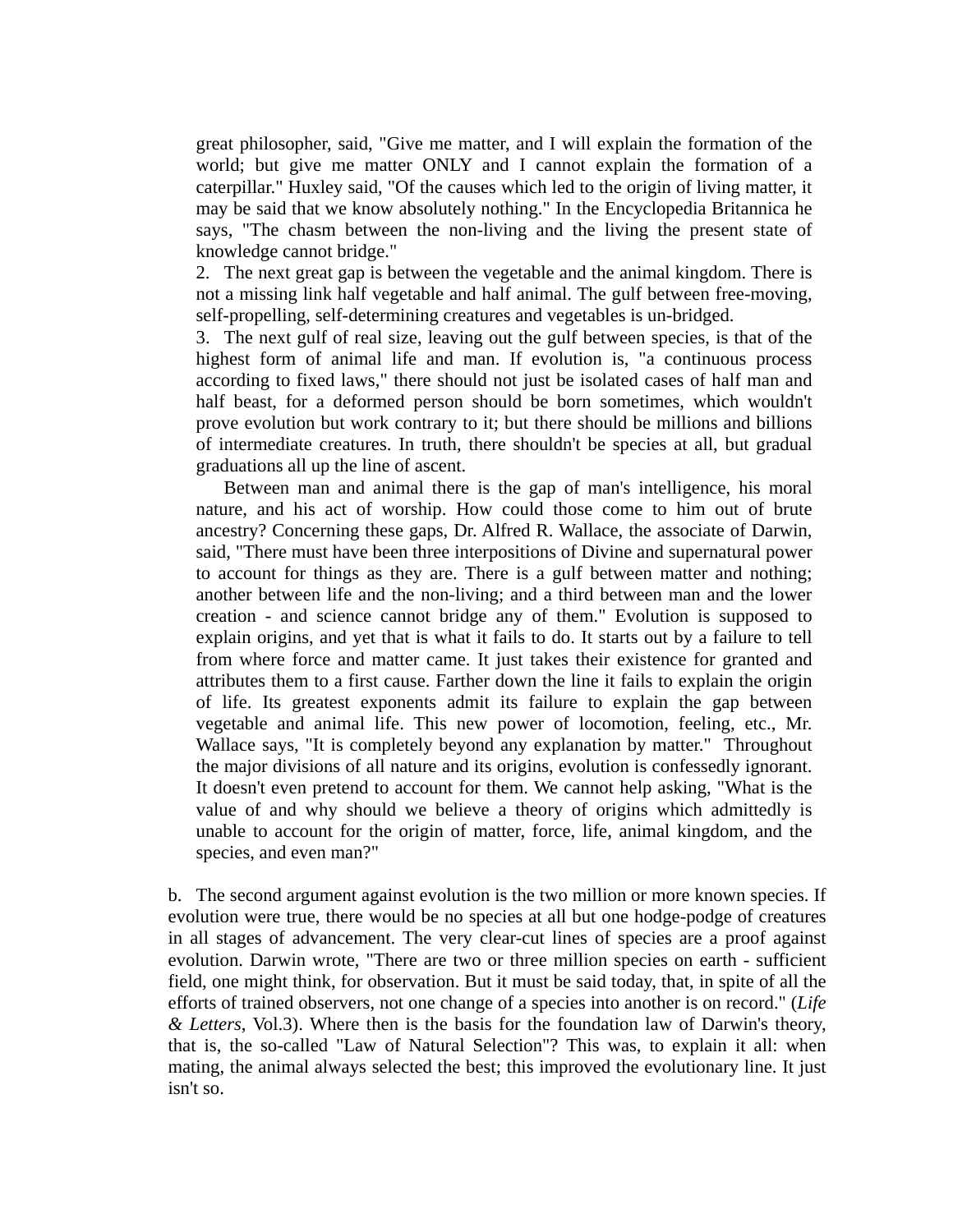The evolutionist tries to hold to two antagonistic laws here as in some other similar cases; they are: the law of tendency to depart from its ancestral types, and second, a tendency to hold tightly to all its peculiarities and transmit them to its offspring. These two tendencies just couldn't exist in the same creature. The former is just not so, for everywhere in nature there is the stubborn clinging to original instincts and peculiarities despite even man's efforts to improve for his use. Luther Burbank sought by every conceivable means to develop a new species but never succeeded in crossing the barrier of species, only to develop new varieties in the same species. Every variety artificially developed, if left to itself, always tended back to the original stock; and many times an artificial variety, instead of reproducing at all, proved as sterile as the laughable mule. The Bible statement is still true: each produces after his kind.

c. The third argument against evolution is the pure guesswork it contains. Rather than an explanation of the origin of man, it is merely a patchwork of every man's guess against his brother's. This is plainly seen in every essay on evolution; just note the various words denoting speculation; Prof. Clodd wrote, "The absence of facts forces us to confine ourselves largely to suggestions and probabilities" ("Making of a Man").

 Prof. Henry Fairfield Osborn, head of the American Museum of Natural History and who was formerly a leader in the field of evolution, wrote – "The mode of the origin of life is a matter of pure speculation" (*The Origin and Evolution of Life*). Then he sets forth five theories or "five hypotheses" of the origin of life. But he started by the admission, "It's just pure speculation." Where is your science - Darwin in his works on evolution used such words as, "It may be supposed," etc., over eight hundred times. In the first chapter of only 36 pages he used suppositional, 12 different words, over 100 times such as: "I think, I suppose, we must assume, it might, well might be," and all through "believe" in but 100 pages, 40 times.

 Note the time element used by evolutionists. When guessing at the age of man upon the earth, their guesses range at some 7000 to 4 and some 20 billion years apart. The Liekie's, father and son, vary from 1 to 3 million years. Myers says that the Stone Age was not thousands of years, but millions of years ago. M. Rutot says man is 139,000 years old; Osborn, 500,000; James Geikie, 200,000; Croll, 980,000; Townsed, 6,000 (he is nearer, anyhow). Is this the science which is supposed to throw out the Bible story of creation, which accounts for the moral nature of man for a patchwork of guesses and hypotheses which is not proven, can't be proven, and never shall be proven?

d. The last argument we shall consider is the fruit of the teaching of evolution. The third law upon which Darwin based his evolutionary theory is "the survival of the fittest." If the evolutionist were true to his theory, he would demand that all cripples and weaklings should be both sterilized and, where possible, killed. It wouldn't build a hospital nor take care of its aged and infirmed. Therefore, this is a continual plea for euthanasia, falsely defined "painless, happy death." But the literal Greek is "eu"- "well"- and "thanatos" – "death", so "well or better dead." Hitler taught and practiced that, as did Stalin and every other despotic ruler.

 It was this philosophy, pressed to conclusion, which led Nietchie into the German philosophy of "the German superman" and "German Kulture," which produced World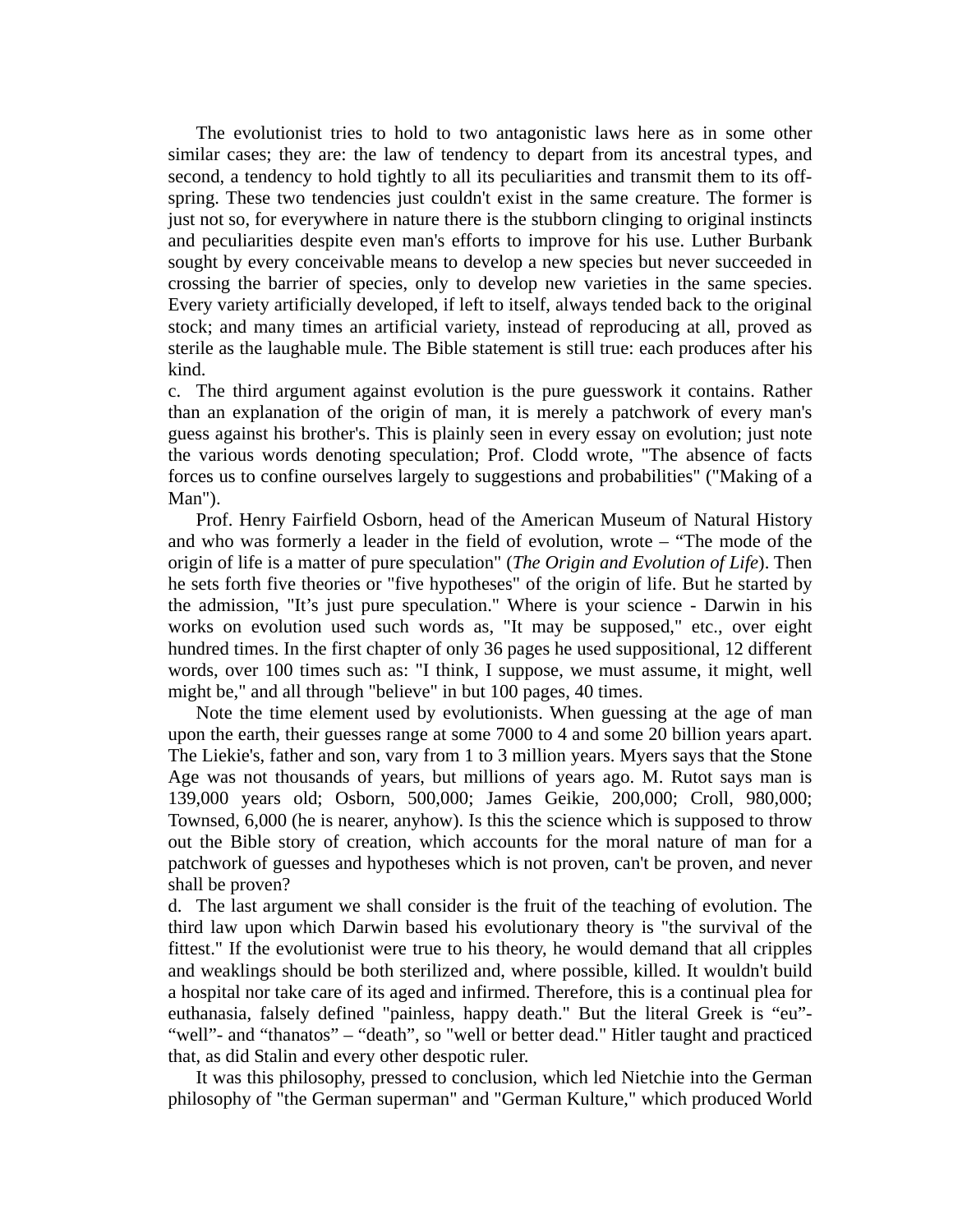War I and World War II. It breaks down every restraint for law. Teach a boy or girl that he is a glorified brute, not responsible to God or man for his actions, and you train a criminal and an anarchist. America's crime wave and low moral ebb can be traced to two things: the failure of the church and the modern teachings in our school of evolution and immoral sociology, and now in the last years, "the outlawing of God, the Bible and the Ten Commandments and any religion or morality from all public schools.

#### 2. Man's origin considered positively

 (From the Scriptural account Genesis 1:26-2:7) In the creation of all the other constituents of the home God was preparing for man, there is the word of power going forth from God calling them into being, "Let the earth bring forth," and merely the creative willing into being of the animal kingdom. When He would make man, there is not merely speaking him into being; but there is solemn consideration and counsel, which bespeaks the important place he is to fill. It breathes the message of man's awful destiny as head of all earthly creation and in his relationship to God. He is separate from all other creation as not evolving from it, but as a separate, distinct creation of God. The word 'bara' or create in Genesis 1:17 signifies an absolute creation distinct from all other creations. The Scriptures could not say it in any other way to make it plainer. The Scriptural picture of man's creation holds man up in a high and lofty position as coming full-bloom from the hand of his God and responsible to Him.

 Man is the consummation of God's creative power, containing in his body the proof of the Scriptural statement, Genesis 2:7, "And the Lord God formed man of the dust of the ground." (It is of interest to know how Moses knew 3,500 years ago that the body is made out of the same elements as make up the ground, unless he wrote by inspiration.) Man's material element is clearly separated from the spiritual; he is both "of the earth earthly and of the heaven heavenly" with a body fashioned from the earth and with a spiritual nature breathed into his nostrils of God. Evolution would have man coming entirely of dirt, ignoring or positively denying the Scriptural addition to man's personality: "The spirit of man that goeth upward" from "The spirit of the beast that goeth downward" (Eccesiastes 3:21), back to the God who gave it.

 This man is accountable to God. Here then is the picture from the Bible as to the origin of all there is of man: God fashioning his body into a mature fully developed man from the dust of the ground, and then breathing into him the spiritual nature and life. It teaches the immediate creation of Adam just as graphically as it does the immediate creation of Eve.

 As to the time of man's origin, it is well to remember that Archbishop Ussher in his Bible chronology was not inspired, so there is no dogmatical stand on the part of theology for 6,000 years of the history of man. It could be a little longer or shorter. True science of geology is coming to the front to give some proofs that the time of man's arrival upon the earth is not much over that date. From the study of generations it isn't hard to prove the time of the flood as the new beginning of the race. There should be many more people upon the earth if it could be proved that man is older than he is here.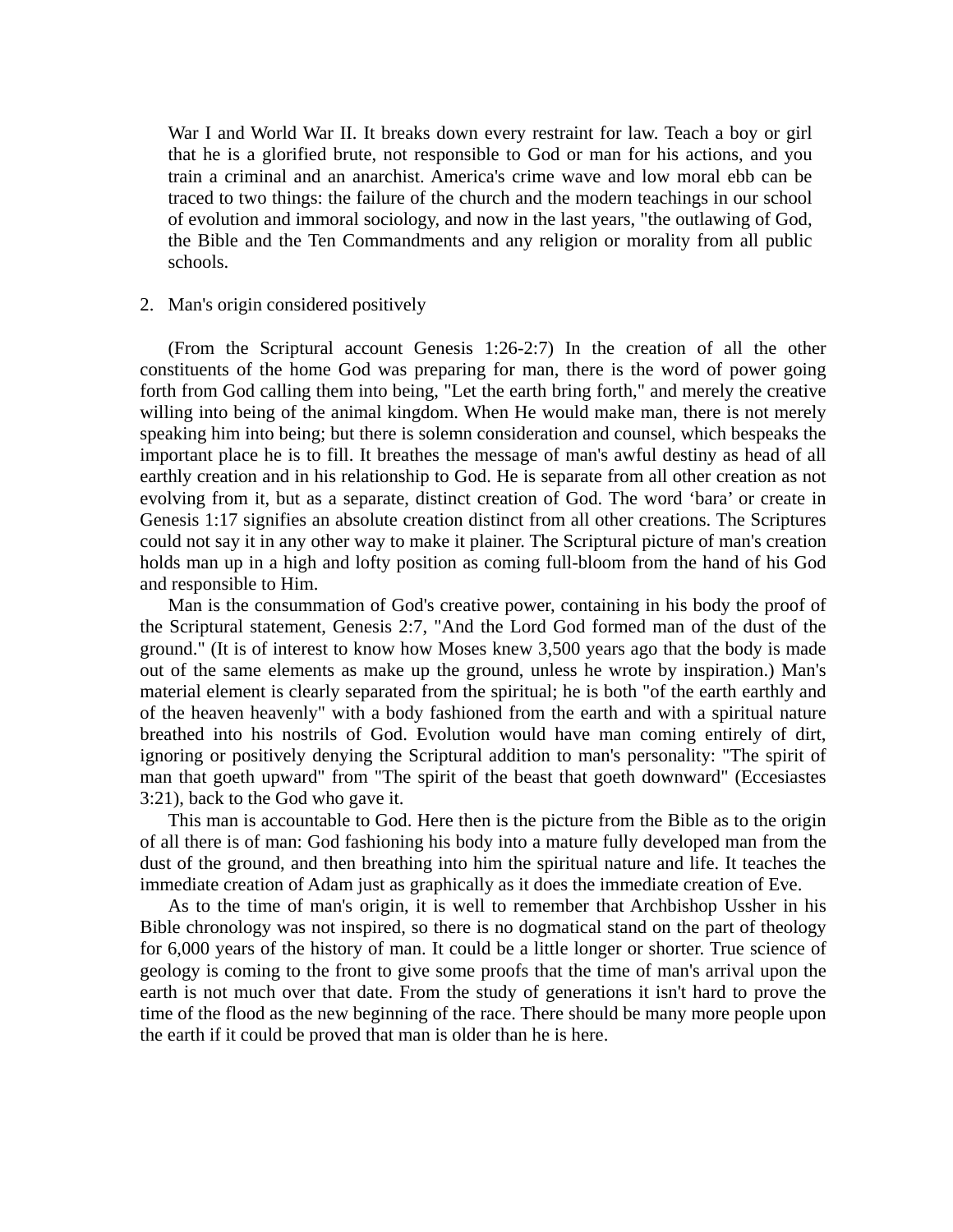#### 3. Man as a race

 The Biblical account of man's creation is further proved by the unity of the human race. As there could be no such things as species if evolution were true, so man wouldn't be a race if evolution were true. Instead of a clear type, no matter the color, there would be a heterogeneous conglomeration of all kinds of types. Neither chance nor a multiple beginning would give the same result of one type. It is the clear teaching of Scripture that man is one race, Acts 26:26 - "Hath made of one blood all nations of men for to dwell upon the earth." It is the very basis of our salvation. As we all died in Adam, every man received a fallen nature from Adam, so all are included in the atonement of Christ, who died for all and became the Federal Head of a new race (Romans 5:12,19). There are a number of evidences from science, which prove the unity of the human race:

a. Language. Comparative philology shows that most of the languages of earth have a common origin. There are so many points in common.

b. History. In tracing the great movements of the races of earth, there is the gradual leading back to a common origin somewhere in central Asia.

c. Psychology. There is a common mental activity among all men. They possess the same mental and moral characteristics. There is a unity of the traditions and myths among all nations no matter how barbarian or isolated from other men, nor how far back they are traced.

d. Physiology. All races are fruitful one with another - same body temperature, same diseases, same pulse frequency, same composition, and bodily make-up, and same blood. (This is the real basis for the determination of species or "kind," fertility in reproduction.)

## B. The Constituent Elements in Man

 The teaching of monism, (a unochotomy) that man is essentially a unit without any difference between soul and body, is erroneous. The Scriptures certainly teach that there is a material part to man and an immaterial part. There is a part of me which somehow can, in a manner of speaking, stand off and contemplate the body. The material part of man is the body, and the immaterial part is the spirit and soul of man. This can be readily seen from the account of man's creation in Genesis 2:7. Here is the distinct formation of the dead body - (or it could be only sensual life, similar to all organisms, or cellular life) merely mass, without any human life or personality - the molding of his bodily shape. There stood the senseless frame, and there God breathed into his nostrils the breath of life. This is the spirit nature of man - the candle of God in the soul of man, the part of man that contacts God. "And man became a living soul." When God put this spirit of life in man, there was awakened the third element of man; "he became a living soul." This is the medium between the spirit and the body, a third element joining the two.

 Such are the teachings of all the Scriptures. There are two parts of man's constitution: material and immaterial, body and the generic name for both soul and spirit, "soul." "Fear not him which is able to destroy the body but is not able to destroy the soul; but rather fear him which is able to destroy both soul and body in hell" (Matthew 10:28). The word "soul" here is used in its multiple senses to signify both soul and spirit as that immaterial part of man which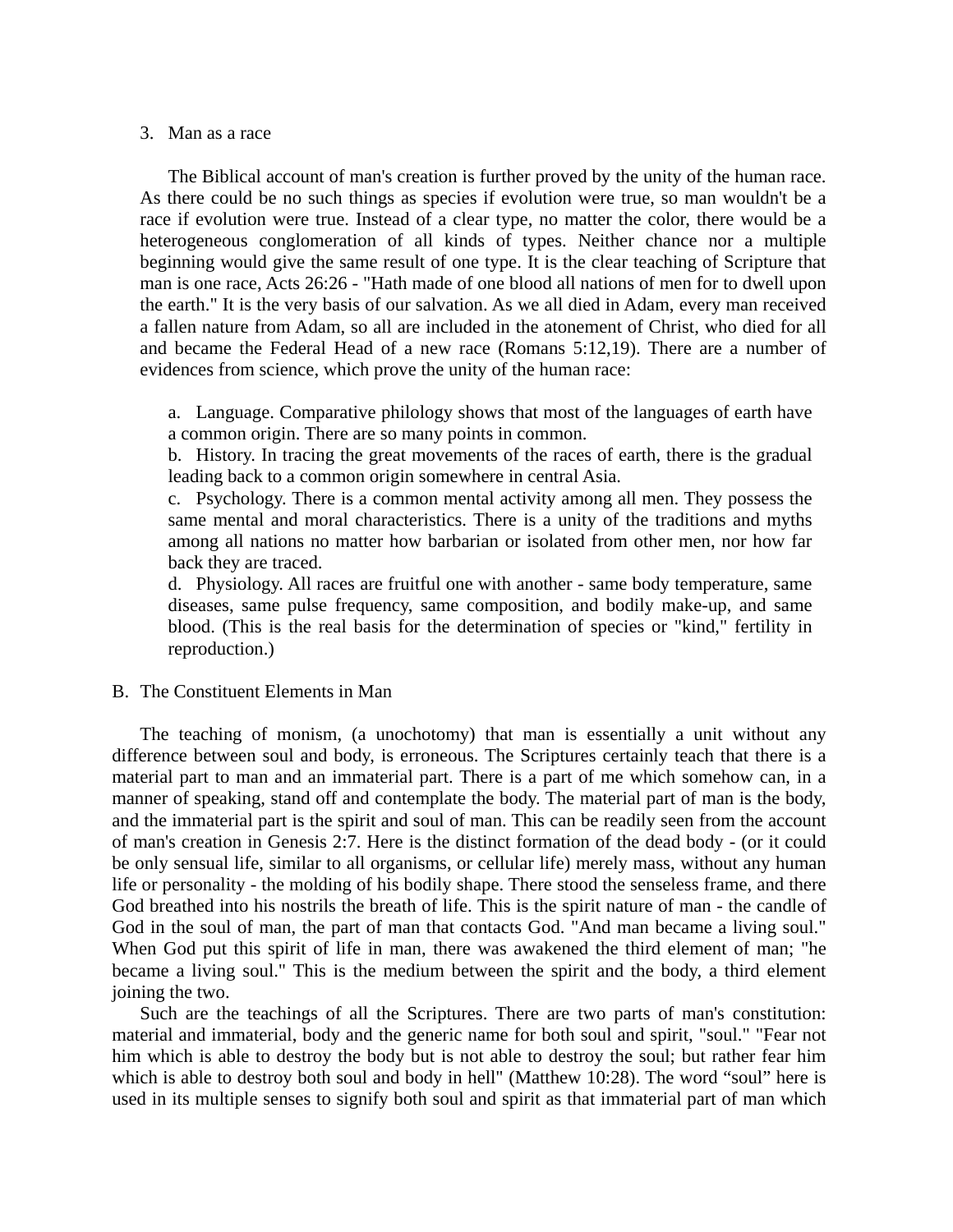survives the death or destruction of the material part of man or the body. This brings us to the consideration of various views concerning the essential elements which are in man:

## 1. The Dichotomous view

 This view holds the duality of man - that spirit and soul are one and the same thing, that man isn't a trinity but just two parts. They base their view upon the many passages, which use the word 'soul' to signify all of the immaterial part of man, such as the one considered above. It is true that soul is used sometimes to signify this part of man and sometimes spirit. In the light of two or more passages clearly separating them these passages must be considered as merely using the term soul or spirit in a plural sense to signify the whole immaterial nature of man. Such are the terms "Lose your soul." Soul here must mean all of the immaterial part of man in contrast to death of the body. (Also the usage of "spirit man" in Ecclesiastes 3:21 for all of man's immaterial or spiritual nature.)

#### 2. The Trichotomous view

 This view holds to the triune composition of man and is the one which is the teaching of the Scriptures - that man is made up of spirit, soul and body, each a real unity. The body is the tabernacle of the soulish nature of man, and the soul is the tabernacle of the God-inbreathed spirit of man. It is this spirit of man that contains the primary image of God in man, since "God is Spirit." The soulish, or immaterial nature, is made up of the soul of natural life of man, and the spirit is the highest part of man's nature, where he is supposed to contact God.

 No matter, the many passages where one word or another is used to denote both spirit and soul, there are some passages which irrefutably teach the Trichotomous view. How can any other theory be held in the light of Hebrews 4:12 - "For the Word of God is quick and powerful, and sharper than any two-edged sword, piercing even to the dividing asunder of soul and spirit, and of the joints and marrow." How could it be taught plainer than that the immaterial part of man is composed of soul and spirit as separate entities, while the material part is spoken of as joints and marrow, organs of motion and sensation? The Word of God is able to pierce or separate and take apart each element of man's constitution: spiritual, psychic, and corporeal, as the priest of the Old Testament dissected the sacrifice and offered it separately upon the altar in order to discover any secret blemish. So likewise is the passage in I Thessonalians 5:23 - "And I pray God your whole spirit and soul and body be preserved blameless unto the coming of our Lord Jesus Christ." With the body man is world or sense-conscious (with the five bodily senses); with the soul man is self-conscious; and with the spirit man is God-conscious. Man is like the Tabernacle in the wilderness. The outer court is the place where the congregation gathered from without. The holy place was the place of ministry for the priest. But the most holy place was where God abode and met man.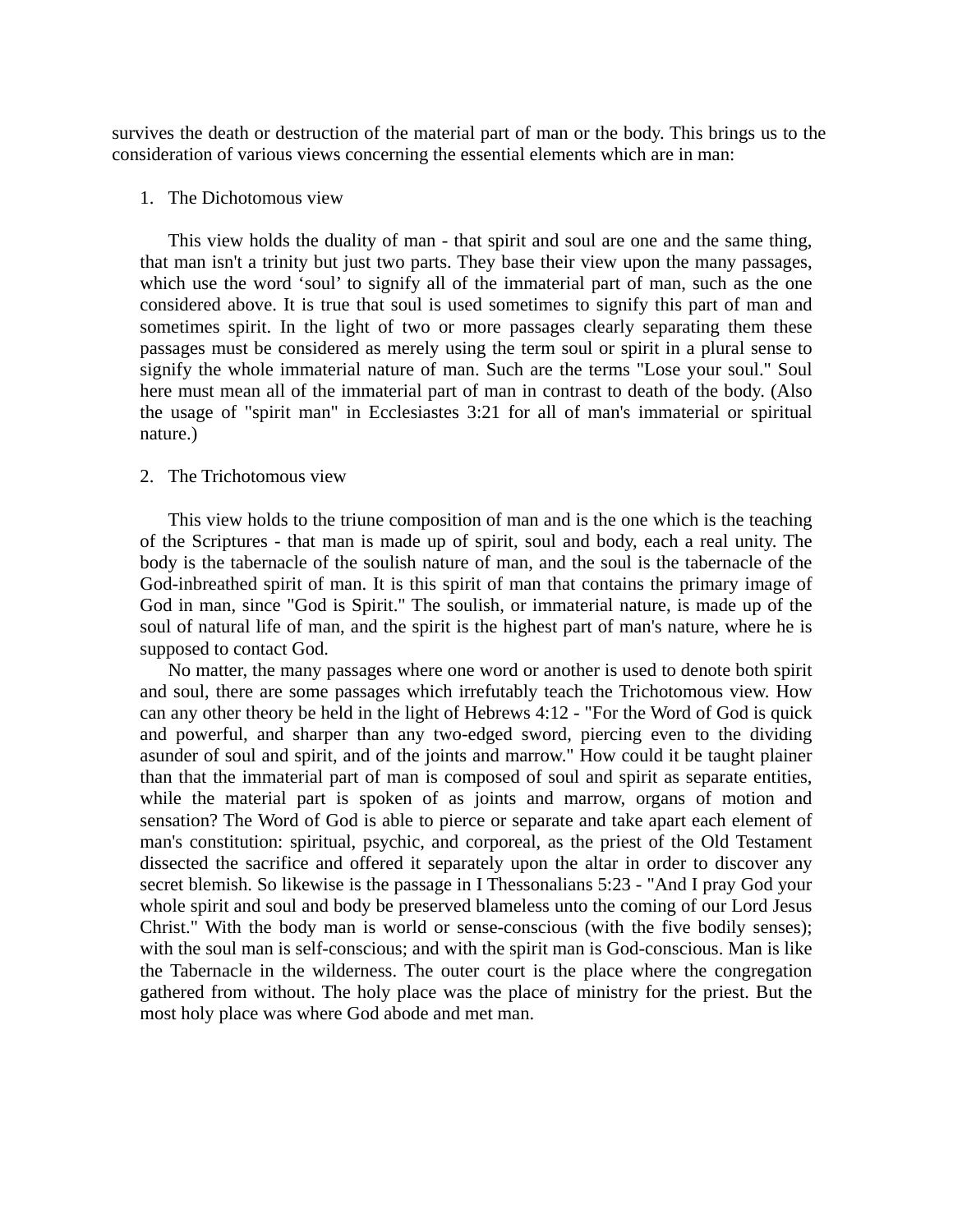## C. The Origin of the Soul since the First Creation

 There enters here the question of the origin of each individual soul of man born into the world since the creation of the first soul of man in Adam. There have been three theories advanced to explain this question.

1. The Pre-Existent Theory (Called Metempsychosis, and basis for the error of "Transmigration of the Soul.")

 This theory comes down from ancient times and has found some exponents even in modern times. It holds that all the souls were created at one time and are reincarnated in each birth. It is supposed to answer the perplexing question of 'Why one is healthy and another is sick; why one is born wealthy and another poor (the disparaging differences in conditions in different lives)?' It is supposed to explain instincts and the soul's possession of unlearned knowledge. It is supposed to explain the strong depravity of the natural man, upon the theory that pre-existent life, having welded strong chains of preference toward evil, affects this life. This theory is objected to on the grounds of our having no knowledge of that previous life. Christ remembered His pre-existence. It is also rejected on the absolute absence of any Scriptural proof, being contrary to the general trend of truth.

2. The Creation Theory (Called "Insufflation Theory," Dr. Chas. Hodge, Systematic Theology Vol.2 p 70, 1940 - taught it). This theory holds that each soul is immediately created at birth and joined to the body. The advocates of the theory quote verses, which speak of God as the author of life, those which made God the Creator of the soul. Those same verses, however, give God as the Creator of the body. They make the human parents to be nothing but the author of the body and God the author of the highest part of man. This throws the charge against God of directly creating evil, if this soul He creates is depraved. This would teach that man is not a race, but all are in immediate creation at conception or birth, and denies inherited guilt.

3. The Traducian Theory (Tertulian called it "The doctrine of Traduction.") This view was first propounded by Tertulian and later by Augustine. It holds the immediate creation of the whole human race in Adam, both soul and body, and passed on by natural propagation, the souls being only mediate created by the power of God as He upholds all His laws of nature. This theory alone accords with the Scriptural teaching of Adam as the head of the race, not merely body, but our nature. Thus we partake of his fallen nature, not only a sin-marked body. Only once did God breathe into man the breath of life. This shows the marked mental and spiritual characteristics handed down from father to son. Those are not bodily elements but soulish elements.

D. The Eternality of the Human Soul, or the Endlessness of Man's Existence.

 The term "immortality of the soul" is not strictly theological, for the term "immortal" has to do with the body. The soul has never been mortal but immaterial. Only the body can be immortal and mortal; the soul is never called immortal in the Scriptures, but they do teach its endless existence. Many doubt the eternal existence of the wicked but very few indeed the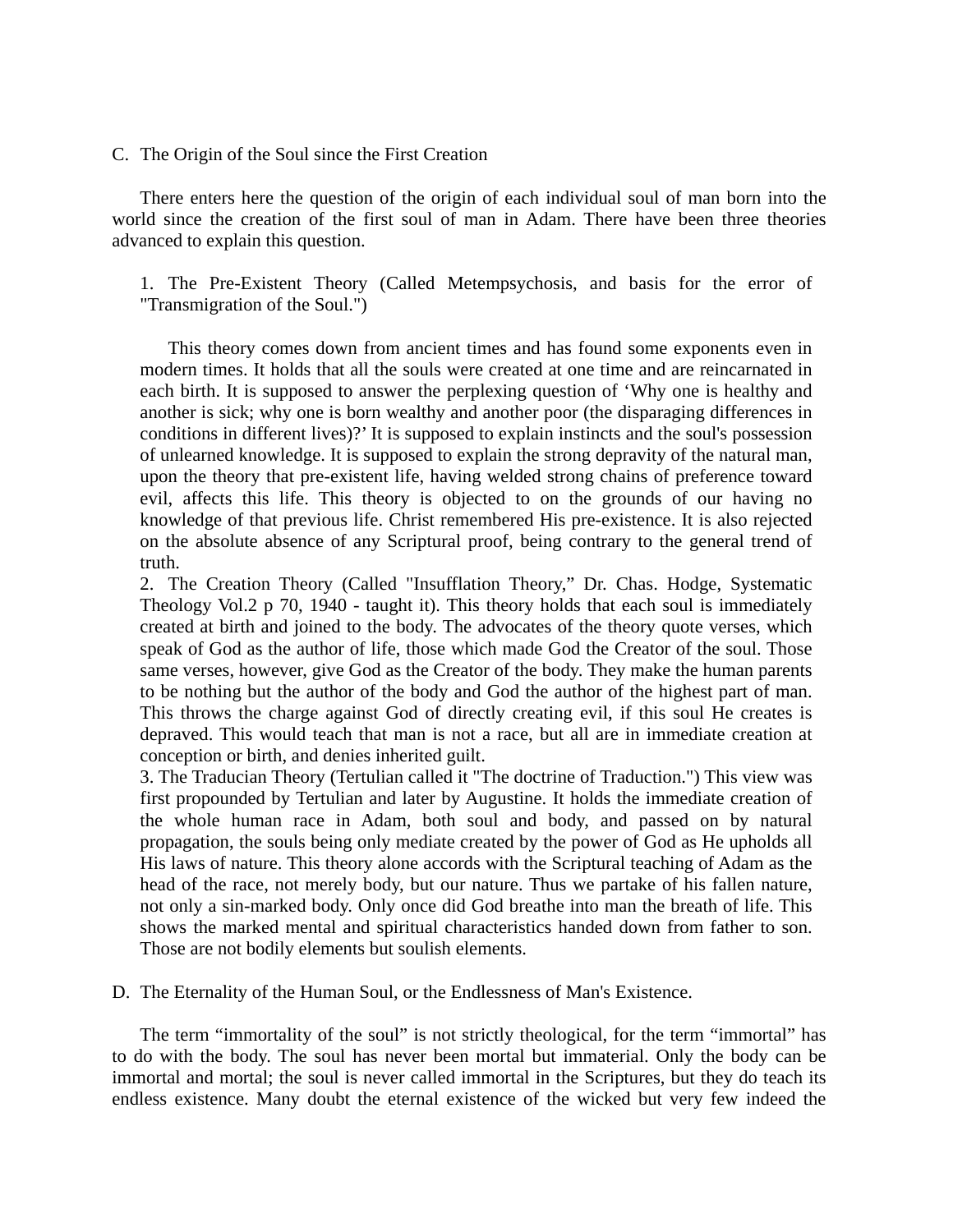eternal existence of the righteous. Yet the Scriptures are plain on that score. The same word is used of both the righteous and the wicked in Matthew 25:46 - "These shall go away into everlasting punishment, but the righteous into life eternal." This would make everlasting life or existence a gift of redemption rather than a state of man's existence. Like the existence of God upon which the eternity of the soul depends, the eternality of human existence is incapable of natural proof. Like God's existence, the Scriptures nowhere seek to prove, but always assume and accept it. But there are some philosophical proofs:

1. It is the natural and spontaneous sentiment of all mankind. It has never been denied except by philosophers on speculative grounds. It is the universal intuition, as can be proved by every religion and tradition.

2. The teleological proof. There is in the consciousness of every man the manifest impossibility of fulfilling all that the soul is capable of in this life. There is everywhere the feeling of limitations and boundaries imprisoning the soul, keeping man from fulfilling the fullness of his capabilities. To suppose that its career is ended by death is to think of work begun but never ended.

3. The moral argument. There is the feeling of the need of a more equal distribution of rewards and punishment. There are too many injustices in life, which have no recompense commensurate to the crimes. Some righteous suffer while some ungodly prosper. There must be another life after death where right and justice prevail and life's inequalities are amended.

4. There is the universal desire for immortality. The God who placed it there must have made the reality to correspond to it, according to "the law of correlation." This could be called the argument from analogy. There are the arguments of the chrysalis and the butterfly and of the 80,000 varieties of seeds, each preaching the message of life after death. As William Jennings Bryan put it, "If the Father deigns to touch with divine power the cold and pulseless heart of the buried acorn and to make it burst forth from its prison walls, will He leave neglected in the earth the soul of man made in His own image?"

5. It is the clear teachings of the Word of God. Every admonition of our moral responsibility to God, every warning of judgment, every promise of heaven, every statement of salvation, is based upon the fact of man's endless existence. The imperative of the Gospel is that man is an endless creature with two possible eternal abodes in eternity, heaven and hell, with his moral state the conditioning factor as to which he shall go. His endless existence or immortality is not a gift of redemption but of creation, Ecclesiastes 3:11 - "He hath set the world (eternity) in their heart"; also verse 14, "I know that whatsoever God doeth it shall be forever." All His creative works are eternal. Science says energy is indestructible and that matter cannot be destroyed, only changed. The Scriptures speak of the eternality of every creature having personality: the unfallen angels, fallen angels, the devil, and man. The passages are too numerous to give them all, but here are just a few things:

a. There is no doubt in the minds of the majority of the endless existence of the righteous but only of the wicked. They try to twist the word "everlasting" (aionion) into meaning "age-lasting," signifying only a definite period or age with a definite ending. The word is never used this way, and no one but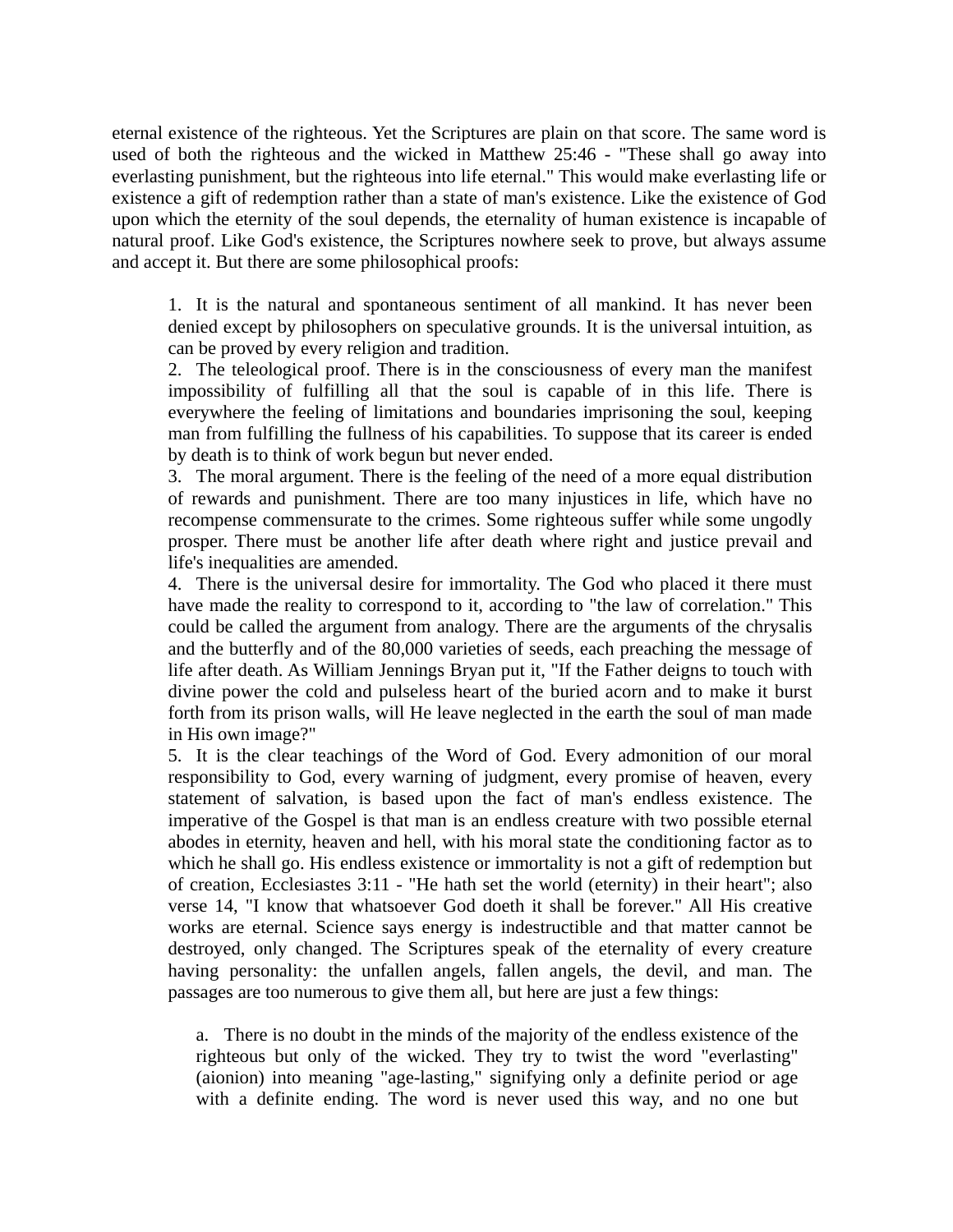someone with an ax to grind would ever think of any other meaning than forever. But the usage in the Bible tells us what the word means: it is used 72 times in the New Testament, 44 times used in the phrase "eternal life," or "everlasting life." There is no doubt that life is never ending. Once it is used with the word "habitations," signifying our future home in glory, and that must mean endless. Once it is used with "weight of glory" as our reward for enduring afflictions for Christ, and the word must mean endless.

 Once it is used with "the house not made with hands" eternal in the heavens. It must mean endless here. The very contrast here is between our present, mortal, lifetime bodies and that immortal, endless body, so for some 11 or 12 more times where the sense is indisputable, of "the redemption of Christ" (eternal salvation) and of the Holy Spirit, and we know He is eternal, and of the priesthood of Christ; 59 times in all where the indisputable meaning is endless. And so for the 13 remaining times used concerning the suffering of the lost in hell, can the meaning be other than endless, without end, ceaseless? God gives the meaning in II Corinthians 4:l8 - "While we look not on the things which are seen but the things which are unseen, for the things which are seen are temporal (literally, for a season), but the things which are unseen are eternal." In Matthew 25:46 the same Greek word "eternal" is used for life and for punishment.

b. One more place, Revelation 14:9-11, a new expression, "forever and ever," literally, "unto the ages of the ages." They say that is merely a Hebraism of superlativeness as Lord of Lords. Not so. The expression is used twelve times in Revelation: eight times of the reign, duration, or glory of Christ and God, Revelation 11:15.

#### E. The Personality of Man

 The distinguishing characteristics of man, which make him man, separated by an impassable gulf from the animal creation, may be summed up in the term *person*. All other earthly creatures are things. Theirs are only blind impulses and successive impressions. Brutes do not know; they only feel. It has been called "instinct." The three attributes of personality, which reside in God, also reside in man.

1. Intellect or Reason. By this we mean that man's knowledge and reasoning powers go beyond the sphere of sense knowledge. His is to know all the relative pronouns: what, where, why, when, and how. He meditates, which no brute can do. He uses his knowledge to reach different conclusions. He knows truth and falsehoods. He knows not merely by instinct or sense perception but by mental processes, which the brute does not possess (Cerebration and Self-consciousness).

2. Sensibility. By the joint operation of reason and will, man can love and hate. The brute can do neither. Love is more than desire; it is more than blind attachment. It is the perception of the good or beautiful or desirable and the embracing of the same. The brute cannot love as we know love, nor hate as we know hate. They may have ferocity and violence and a kind of aversion from some mere sense perception, but they cannot have malice (the consciousness of one's own feelings with discriminations).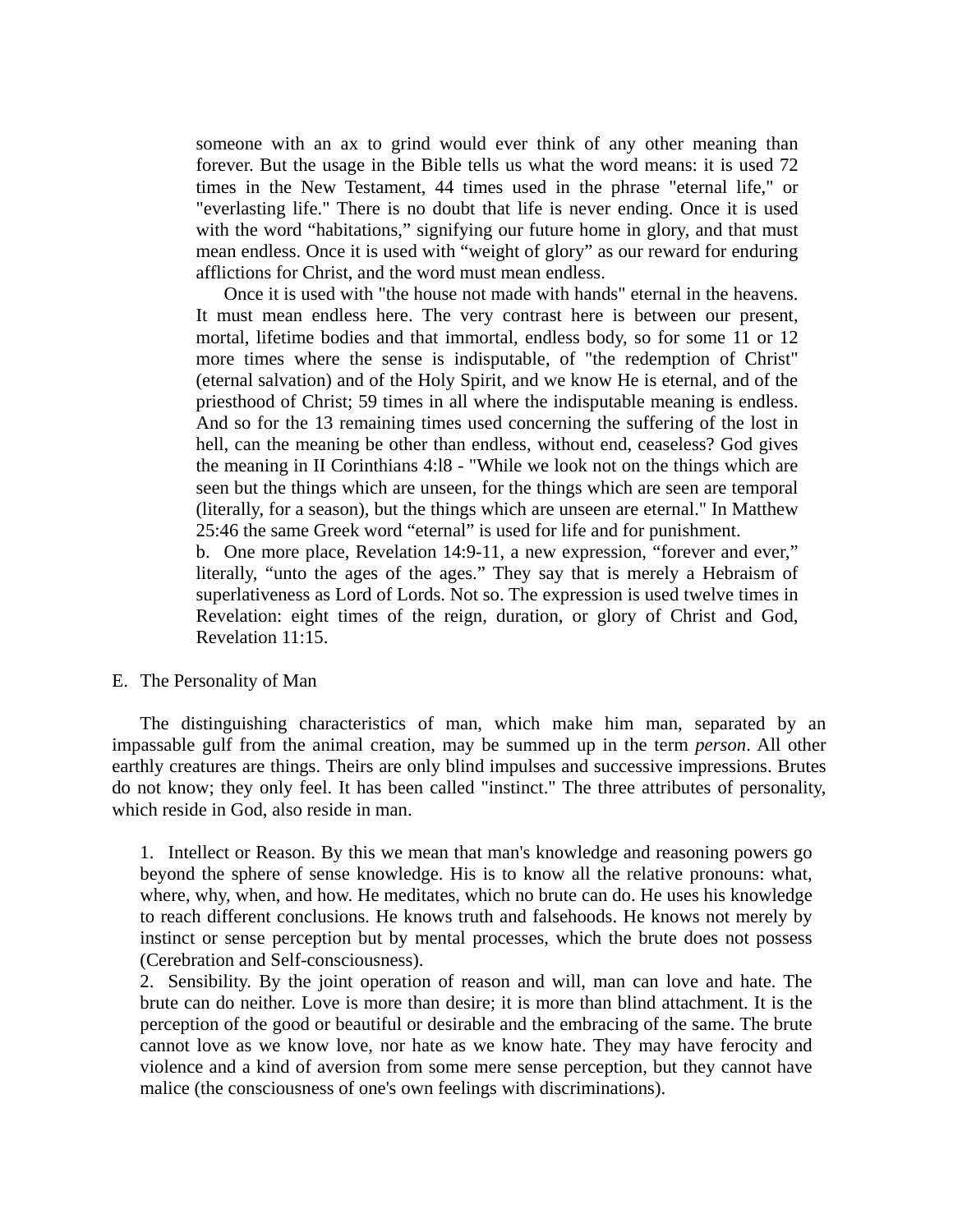3. Volition or Freedom of Will. A moral nature which knows right from wrong, which feels a strong compulsion for the right and warning of the wrong, and a freedom to choose which the whole being shall follow (Self-determination), these distinguishing attributes which make a man a person and not an animal are essential to humanity. They make him a social creature desiring company. They make him feel duty, feel obligations, and recognize truths. They make him man and not a thing.

## F. The Moral Nature of Man

 Man is not just a mechanical robot without knowledge of moral principles or power to choose his course of actions in regards to moral principles. He has a part of his being which fits him for choosing right or wrong actions. This moral nature is not a separate element as body, soul, and spirit are not separate faculties, such as intellect, sensibility, and volition, residing in a separate function; but rather the moral nature resides as a mode of being within all the natural nature of man. Like the mind of man, using the brain to get more out of it than mere mechanical neuronic reaction like a computer. The mind is man's soul using the physical brain, so mind and soul are synonymous. Likewise, the spirit in man is not physical or resident in one particular department in man, but resides throughout man's soulish nature. This knowledge of right and wrong, with strong feelings for right and wrong and the necessity to choose the one or the other, is the strongest part of man's moral nature - the conscience. Only one who can rightly be called a person can be said to be a moral creature, and so the Scriptures teach that God has placed all personalities, whether heavenly or earthly, under moral law or moral government.

 He has endowed them with a moral nature, angels and man, which makes them responsible to His moral government. This moral government contains the eternal distinctions of right and wrong and carries distributive justice. These moral principles are eternal, under every age and form of religion. We under grace feel the same need of conformity to moral excellence as those did under law. This moral law of right and wrong is written somehow, somewhere on the moral natures of men with indelible ink and corresponds to the same moral law laid down in the Bible.

1. This moral nature contains first the conscience. Shakespeare aptly called conscience, "The worm, conscience which be gnaws the soul." Conscience is an accompanying knowledge working in the entire personality. It is not a separate faculty but all the faculties brought to bear on the subject of right and wrong. As to what it is and just how it is located or works is the same mystery as confronts us in the contemplation of the soul. It works in the intellect to know the right from the wrong. It says, "This is right" and "That is wrong"; it says, "You ought to do this" and "You ought not to do that." It declares whether we are conforming to the moral law or not. But it does more: it has judiciary power; it condones the right and condemns the wrong. Conscience must be a built-in attribute in man's God-created spirit as a regulator, like his moral law written in the heart. Paul teaches in Romans 2:14-16, these two, conscience and God's Moral Law, are God's monitors and inner judges, making man a moral being. There are three different cognitions of conscience: (As seen plainly in Romans 2:14-16)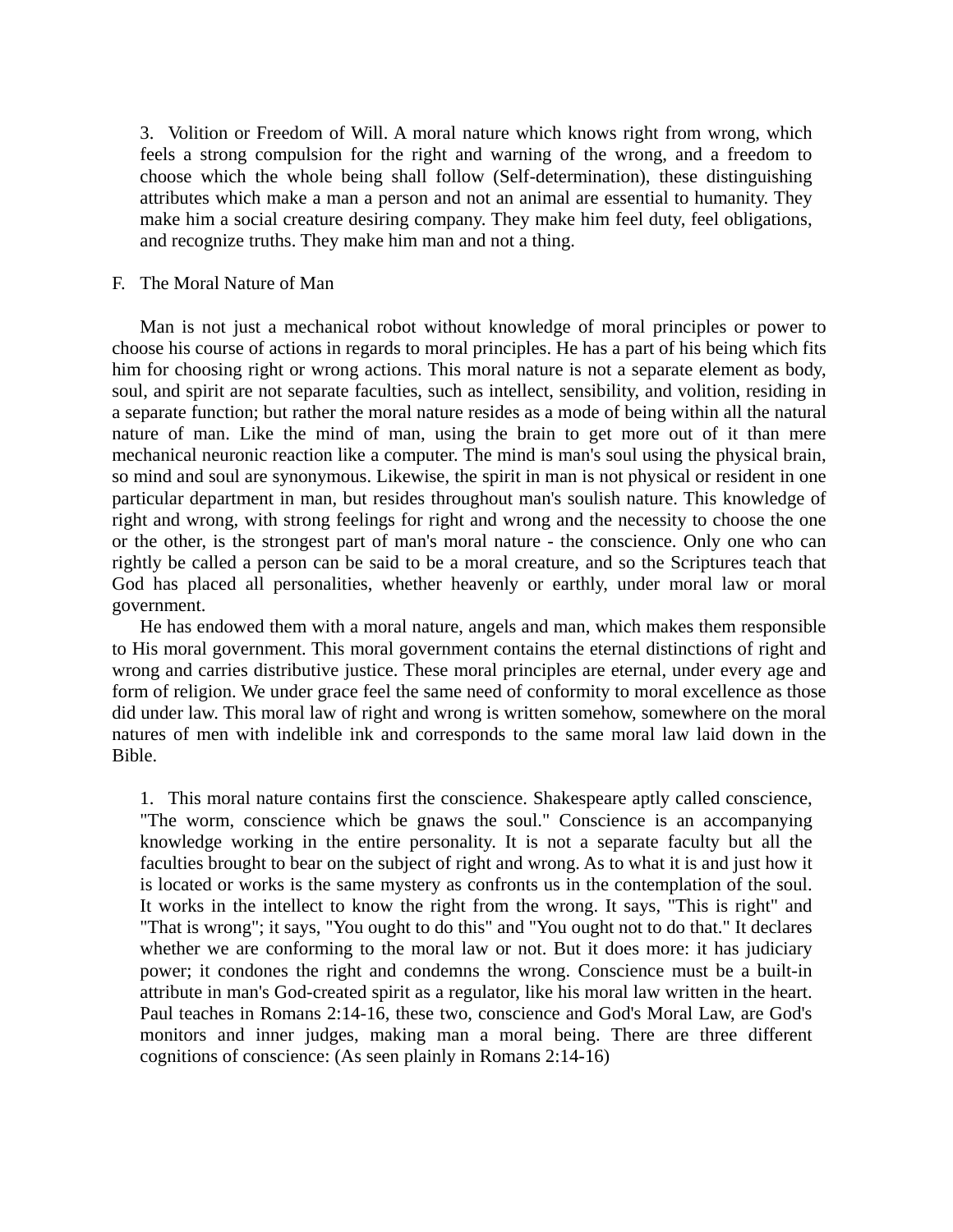a. The perception of right. (Within the intellect)

b. The sense of duty, the feeling of obligation, (sensibility and emotion) which seems to be located in the emotions or sensibility.

c. The conviction of merit and demerit within the volitional faculty. It is the sense perception of conscience of well-being and happiness for doing the right, and a sense of fear and misery with the doing of the wrong.

 All three of these act simultaneously in the one act of conscience. No wonder then that when a man sears his conscience and sins against it until it loses all value as a working part of his being, he has no sense of obligation or duty to do right. He has lost the faculty of discernment. You might just as well try to get a deaf man to tell different notes to the scale or a blind man to tell you the colors of an object. The conscience is not infallible, for it may be seared and perverted. The New Testament speaks of some having a good conscience, signifying that others can have a bad conscience - called a "heart purged from an evil conscience" in Hebrews 10:22, and "a conscience purged from dead works" in Hebrews 9:14; a seared conscience as with a hot iron (seared or burned with hot iron finally makes it calloused) I Timothy 4:2; "a conscience void of offense toward God and man" Acts 24:16; "A defiled conscience" Titus 1:15; "A pure conscience" I Timothy 3:9; or "A good conscience' I Timothy 1:5. A good illustration of the working of the conscience may be traced in Genesis 42:21.

2. The second element of man's moral nature is the freedom of will. Whether there is any consciousness of it or not, with every cognition of conscience there is the exercising of choice. There is no such thing as neutrality of the will upon any subject. With every presentation of duty or obligation, to reject it is to choose. To refuse action is to choose not to act. The freedom of the will is necessary to moral government. A being without freedom of will cannot be subject to rewards and punishment. If there is no other choice and a man is fatalistically made to do the wrong, then how can he be responsible? The very thought of responsibility is linked with man's freedom of choice. This is why we punish the sane criminal while we hospitalize the maniac who hacks to death his wife. We treat the criminal with penal justice and punishment commensurate with the crime, while we pity and try to make the maniac comfortable in a safe place.

 One is strict justice while the other is mere precautionary measures of mercy. That within certain spheres of action man has freedom of choice is clearly the teaching of the Scriptures and of experience, and further that he is responsible morally for the choice he makes - Joshua 24:15, "Choose you this day whom ye will serve"; and Isaiah 66:3, "did choose their own ways, and their souls delighted in their abominations." There are a number of problems, which arise over the question of the freedom of the will. There are the teachings of the Scriptures of the hardening of the heart and the enslavement of sin. How can a man be a bond-slave of sin, yet be a free moral agent?

Let us consider it logically:

a. First, we must note that every choice along a single line gives an added bent to all the thinking, the affections, and even to the will itself to follow that same line in the future. This is how character is molded. The constant choice in a single line gives permanency to that line and becomes a state after a while and sometimes gives such bent that freedom to choose another course is impossible by the very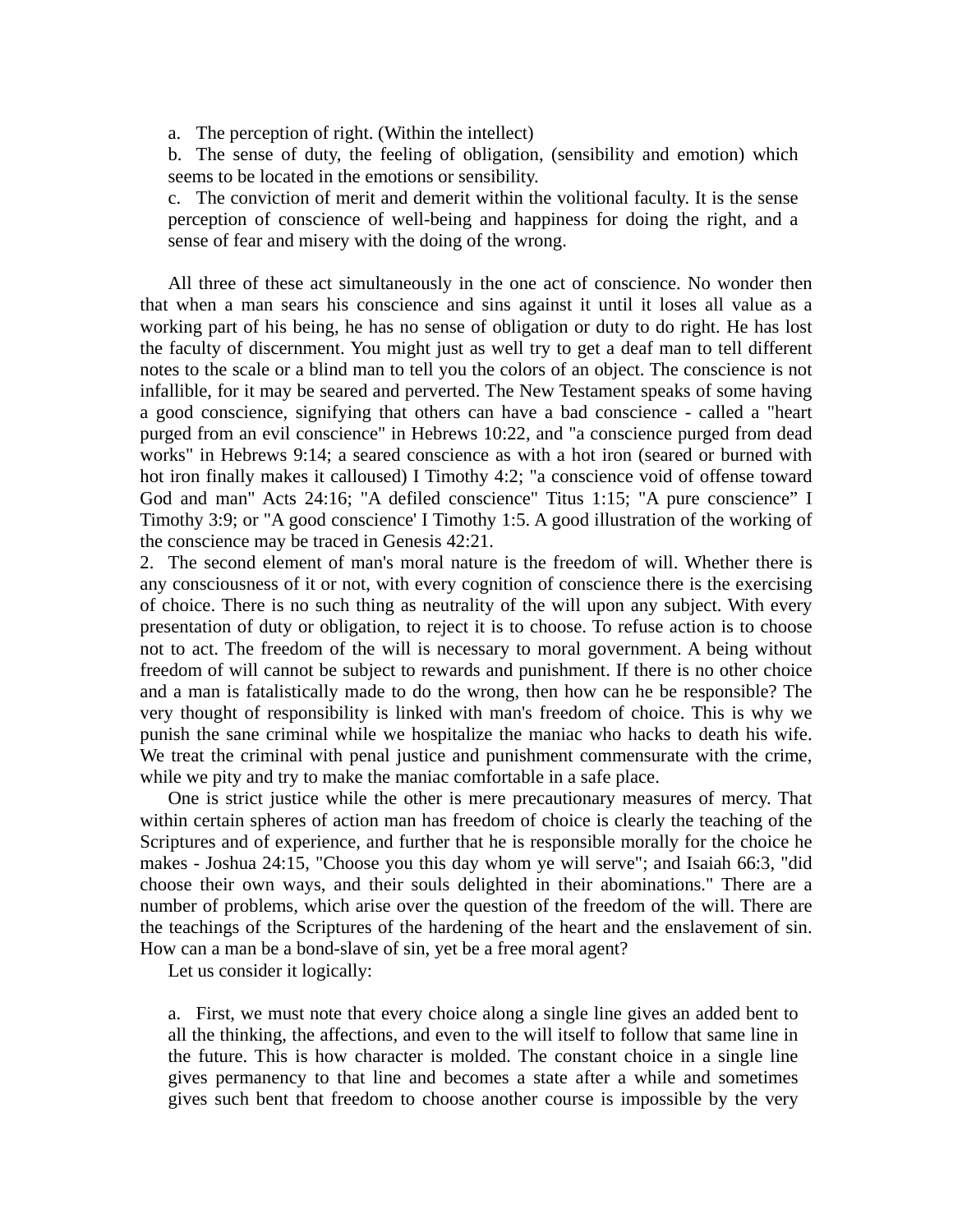nature of things. Absolute freedom of will was Adam's before the fall, but now is only theoretical as sin has given such inclinations as to make man choose the wrong unless led by grace to choose the right.

b. The soul has the power to choose between motives, and these motives direct the will itself.

c. The will may make a contrary choice even where the permanent bend of character makes it impossible to carry it out, as when Paul said, "To will is present with me." Even though he added "How to perform (perfectly complete it in action) that which is good I find not" (Romans 7:18). Not by single choice can man change his moral nature. His freedom of choice toward the righteous and holiness of character is only operative to changing his character by the Gospel.

d. Continued choosing of a line of action will enslave the man to that line; thus man can become the bond-slave of sin while the will is free. John 8:31-36; Romans 6:15-23.

G. Man's Original State as Crated

 There is much that we cannot know of the perfection of man as he came from the hand of God - of his physical perfection, his moral likeness to God, his wonderful mental make-up. What can we know of the state of Adam, who could walk with God in open face-to-face fellowship? Since the fall, every human being who comes into the presence of the personal God or the radiance of His throne is immediately stricken as a dead man. "Our God is a consuming fire." Even our state in redemption cannot tell us the fullness Adam enjoyed, for our worship is not in that same open fellowship which Adam enjoyed, nor have we received the fullness of our redemption and our glorified bodies. There are some intimations from the Scriptures of Adam's state and some necessary ideas we can form.

1. Man's Physical Condition. The Pelagian and Catholic ideas of man's creation are at variance with the Scriptures. They teach that man was created all right but without the mature, developed mental and moral faculties, that he was created an infant in mind and character. The plain inference from the Bible account is that man must have been created with a mature body, in perfect manhood, with a mind fully matured in knowledge, with a moral nature having full rectitude. He was not an infant in mind, body, or moral responsibility, but in every sense of the word a full, mature man. His mind wasn't blank to receive impressions but contained full knowledge necessary to start his responsible duties as keeper of the garden and father of the human race. The Pelagian theory is to get around the teaching of original sin and depravity.

2. Man's Moral Condition. Like his physical being, man was not created in a moral vacuum, without a mature, moral nature. He wasn't created indifferent to righteousness. As man couldn't have a mature, mental nature without possessing full mental habits of knowledge, so man couldn't have a perfect, moral nature from God without having habits of righteousness. A moral creature must be either holy or sinful, never halfway in between. Adam, therefore, was not created halfway in between, with the ability to become either righteous or sinful, but was definitely created in one or the other state. To claim he was created sinful is absurd, so he must have been created fully righteous. And, contrary to the Catholic and Pelagian ideas, the child born now is not born neutral, blank,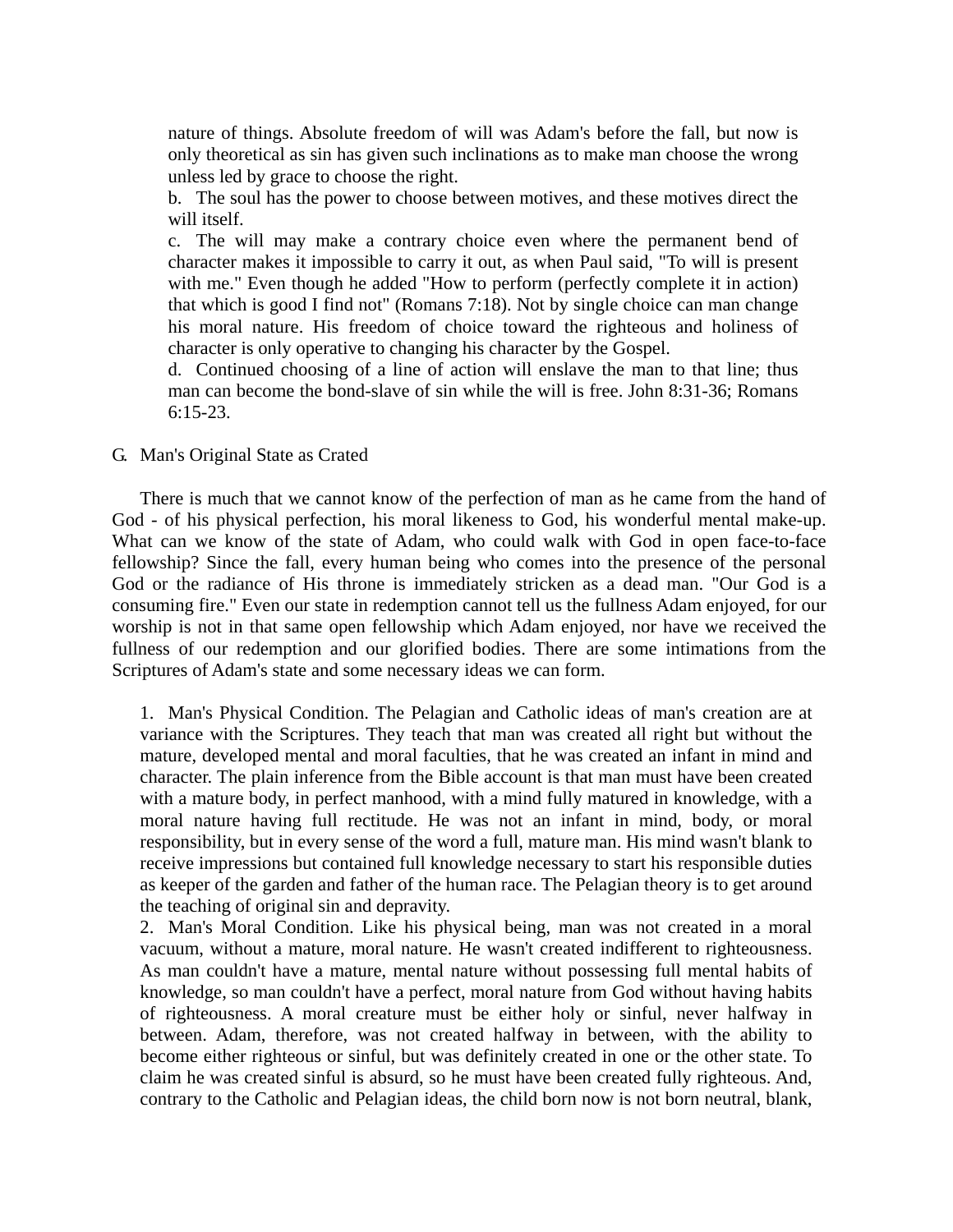but is born in sin with a depraved nature which causes it to will wrong as soon as freedom of the will can be exercised.

 The two primary proofs of Adam's mature condition in body and mind are seen in his possession of comprehensive language. He could name all the beasts. Second, God made a complete, mature woman for his wife and Adam appropriately named her Eve, the mother of all living.

3. The Image of God in Man (the most important consideration).There is a two-fold sense in which man is made in the image of God. In the looser sense it could be said to consist in the spiritual properties, which make him a person - such as intellect, sensibility, and volition. This natural likeness man could not lose without ceasing to be man. Though affected by the fall and sin, still this portion of his nature bears the resemblance to God. It is the basis of the warning against slaying man in Genesis 9:6 and the wickedness of cursing man in James 3:9. It is the elevating conception of man. Though he is not what he once was, he bears still the grandeur of his destiny. Berbard says, "It cannot be burned out even in hell."

 In the stricter sense the image of God in man is in holiness. It is here that man bears God's image in the Garden of Eden, had it erased in the fall, and restored in redemption. This holiness is the holiness of nature, not just habitual holiness of acts but of state. Adam was innocent in that he had no experience of evil, and his whole being was bent toward the right. In his nature he was made in God's image in that he was made upright. Such portions of Scripture as Ephesians 4:23-24 and Colossians 3:10 tell what the image of God means in the stricter sense. There is not merely the spiritual likeness in personality but in moral integrity. The image of God consists in "true holiness." There it is said to be in righteousness and knowledge (Ephesians 4:24; Colossians 3:10). This knowledge as a part of holiness is the true perception of God in His beauty, excellency and glory. Adam could, with this moral and holiness of perception, look out upon all creation and see God everywhere. Nature mirrored God to him, and all that he saw called forth more love and devotion and worship of God. The whole creation was a cathedral where anthems of praise ascended constantly to God and called forth the worship from Adam. Here is perfection of knowledge; true wisdom is to know God and love and fear and worship Him as God. God intended all nature to reveal His love and name to His creatures. James Henry Thornwell says, "This is holiness as it irradiates the understanding. This knowledge of God in the creature is the perfection of knowledge. Science, until it reaches this point, does but fumble. It misses the very life of true knowledge; it is only a learned and pompous ignorance." (Collective Writings, Vol. I, p 237, 1901; Presb. Pub., Philadelphia, PA).

 This holiness of knowledge was accompanied by rectitude of disposition. It was conformity to moral right. The law of obedience to the moral law was the rule of Adam's life. It wasn't merely an automaton's obedience which knows no other course. We see that from Paul's statement which said that "Adam was not deceived" in the first transgression. He knew perfectly the right and the law of obedience, even though he did not know the results of transgressing, as far as comprehending them. He had no experience of evil. That there is a difference between the moral government of the angels and their creation may be inferred from the Scriptures in that they are never declared to be made in the image of God. There is an entrance by man into God's works and self and enjoyment of Him, which bears the stamp of God's image. God enjoys fellowship with Himself in the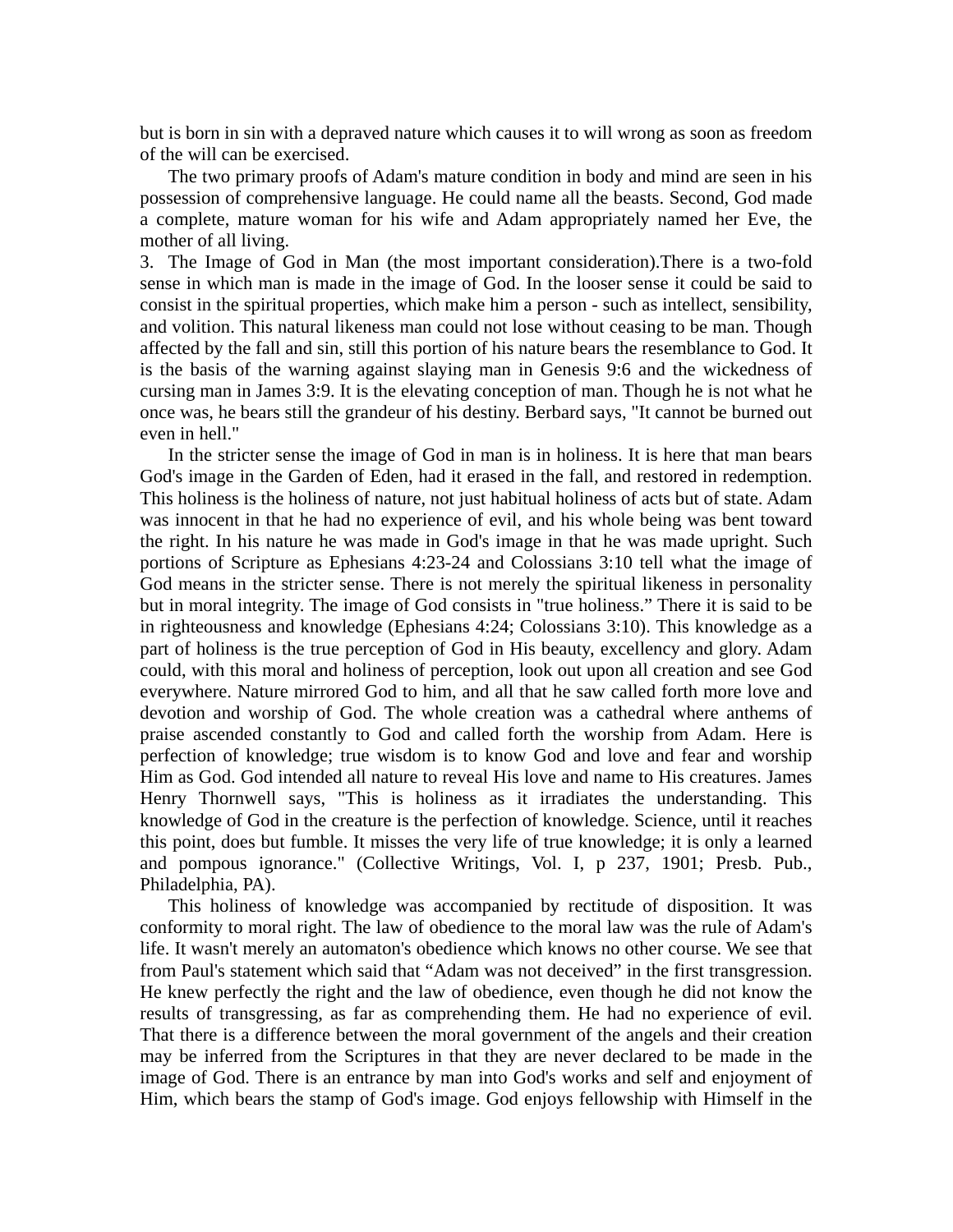blessed Trinity and in all His works. Angels adore and worship but not in the fellowship reserved for man.

 This holiness of character of Adam was natural to his nature and not a subsequent addition by grace. It brought about a harmony of all his faculties, a walk in harmony with God, and perfect fellowship with God. But this holiness was not indefectible. He was liable to fall. It was not a static state from which no apostasy could be made. This shall be the consideration in the subject of probation. Man was made mutable in his holiness. He was capable of ever-increasing improvement in holiness.

 It is in this portion of man, made in the image of God, where the fall has wrought the greatest havoc. It is here the image is the most effaced. Whatever of this image, which still remains is located in the conscience and moral law written upon the soul; but how much of the harmony of soul with God and holiness of nature remains? We shall have occasion to refer to this question again in considering original sin and the extent of depravity in the human nature.

## H. Probation

 After God had made man, Genesis says, "He planted a garden eastward in Eden, and there He put the man whom He had formed." I do not know how long Adam walked in communion with God before he was put on probation. God made a special place where the test was to take place. He intended man to have every advantage to take the right course and obey the direct command of God. It is interesting to note that Adam failed God in his testing in the best surroundings that Divine love could provide, while "the second Adam," Christ Jesus, obeyed God and stood the test in His temptation amid the worst possible surroundings that could be imagined - in the wilderness of Judaea, without food and water for forty days. Adam had plenty of water from four rivers and every kind of fruit from every tree of the Garden but one. Through the first man's disobedience we received the loss of Eden, but through the second Adam's obedience we are restored to Eden, hut here is the fact of man's probation or testing. He is put upon probation hinging upon his obedience to a direct command of God.

1. The Nature of Adam's Probation. When God made man with freedom of will, it is evident that He did not intend for him to stay in his pre-Edenic innocence forever; but it was inevitably in His plan for man to be put under test. This was for the confirmation of man's loyalty and devotion to God as his sole portion and of his perfect obedience and the law of his life. God never intended man to stay immortally as he was before he was put under probation; and neither was it the plan of God that he should remain forever under probation. As failure brought ruin and depravity to his nature, the inference is clear that obedience, and constant obedience, would have brought him out from under probation and rewarded him with both eternal life and confirmation in holiness. This is the very reason for the probation, not just the divine satisfaction over man's obedience, but the molding into permanent holiness of character. This is the necessity for probation.

 Adam's holy nature must be transformed into holiness of character by the exercising of free choice in obedience. Holiness of nature was his by creation, but holiness or character was to be his by choosing the pathway of obedience. This could not be accomplished without the alternative of evil also being present, so that choice would not be without an alternative. Man must choose the right, while fully conscious of the wrong.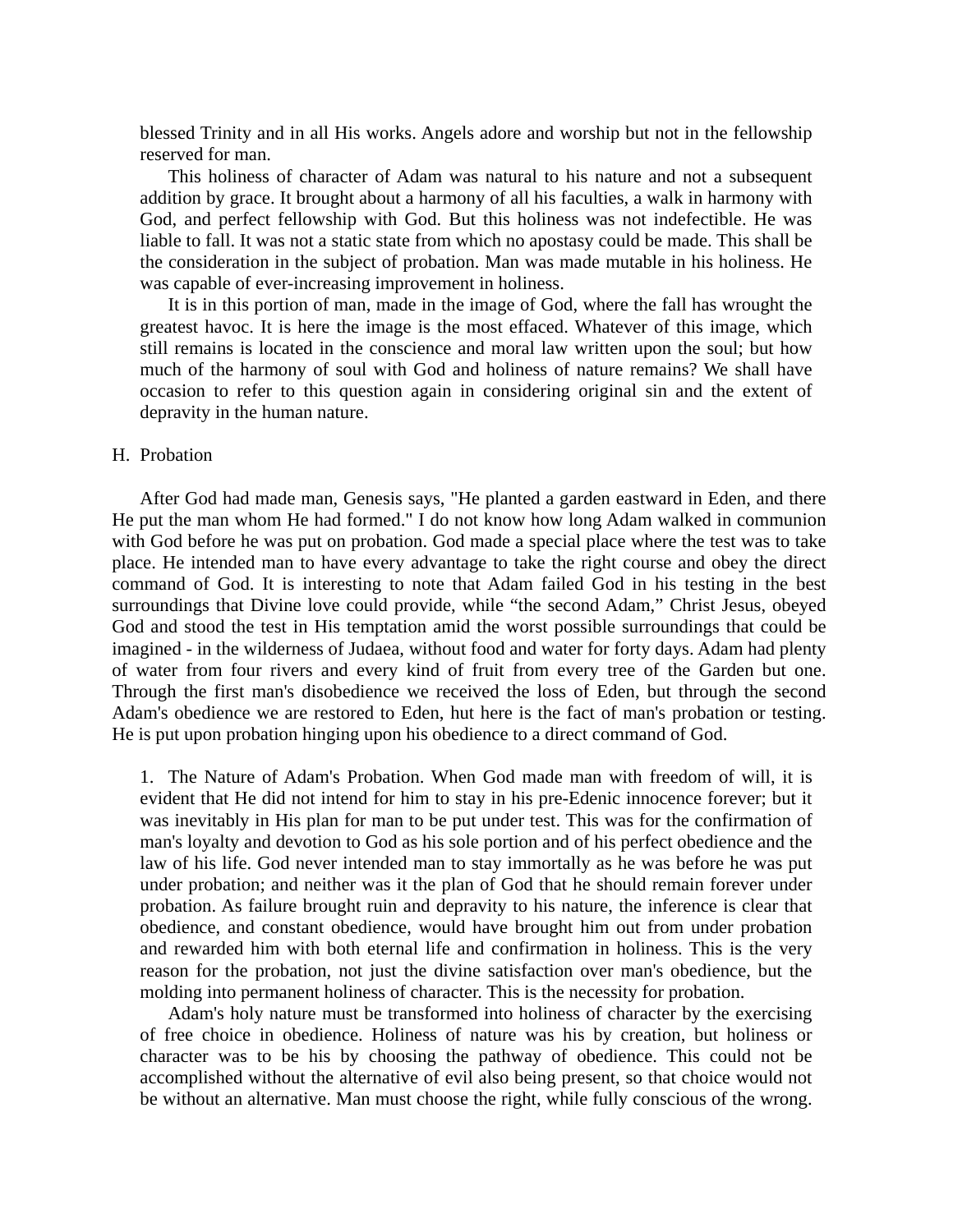This and this only is freedom of choice. This explains the reason why the testing commandment was not on the moral law, or based upon a moral precept. It couldn't be based upon the negative. "Thou shalt not kill, nor steal, nor lie." With these there would be no real temptation presented, for there would be no appeal to Adam's holy nature. But with the probation resting upon a plain direct commandment, which carried for its authority and compliance only the fact that God had commanded it, the test was clearly understood. The battle was over wills. Whose will shall be the law of my life; God's or mine? There is but little doubt but that Adam would later have been also given that fruit. There couldn't have been anything poisonous or obnoxious about the fruit, but it was chosen of God to present the test of obedience.

2. The Limitation of Adam's Probation. We do not know how long Adam walked under probation before he fell. The account in Genesis seems to imply that Adam was made and put under probation before Eve was created. It is very reasonable and almost a moral necessity to believe that if Adam had resisted the temptation and stood the testing, there would have been a positive reaction in his moral nature leading by successive obedience into a confirmed state of holiness whereby it would have been impossible for him to fall. This follows both from reason and Scriptural intimations. This is the very essence of our hopes for eternity - that obedience and faithfulness now in acceptance of Christ, and following Him here for the short period of our lives, will bring eternity of indefectible holiness later. God's justice would demand that if failure to stand the test would bring a confirmed unholy sinful nature, a depraved, bent, crooked nature, then obedience and successful compliance with the test would have the opposite effect. We shall see next that this had to be the case. Also we do not read of the angels, which kept their first estate, ever again being tempted to fall. They are called "holy angels" and "elect angels."

 There is one more very necessary thought in connection with Adam's probation. It contains the very essence of our salvation and the only provision whereby we can be saved through the obedience of another. We lost our Eden through the disobedience of one man, and we gain it back by the obedience of another. It is only through this provision of grace (Romans 5:12-21). Not only was the probation limited by time, but it was also limited in person. This answers some very perplexing questions. If Adam had obeyed, what about those born of him? Would each successive child have to stand the test all over again? No, for Adam was not only standing there as a man, but as *Man*. The whole human race was in Adam for the test. Under a dispensation of law, each man stands or falls by himself, but in an economy of grace it is to rest upon a representative; so in an economy of works in the Garden, Adam was the representative of the whole human race. They were to all be tried in him. We share his ruin; the sin that made him an alien made us all aliens.

 How many there are which criticize this provision of federal headship. Had Adam been true and maintained his integrity, we would have inherited life and glory through him by natural birth; and no one would have dreamed of criticizing the plan of God's goodness in such a provision of grace. The difference in results has nothing against the principle. But this provision which made Adam our representative is the only provision by which we can be brought back to God. Otherwise, the whole race might have perished without any recourse. Each man, even had he been born like Adam was created, with innocence and a holy nature, would have had to go through the same probation; and who can say how many, if not all, would have fallen the same way with the bad example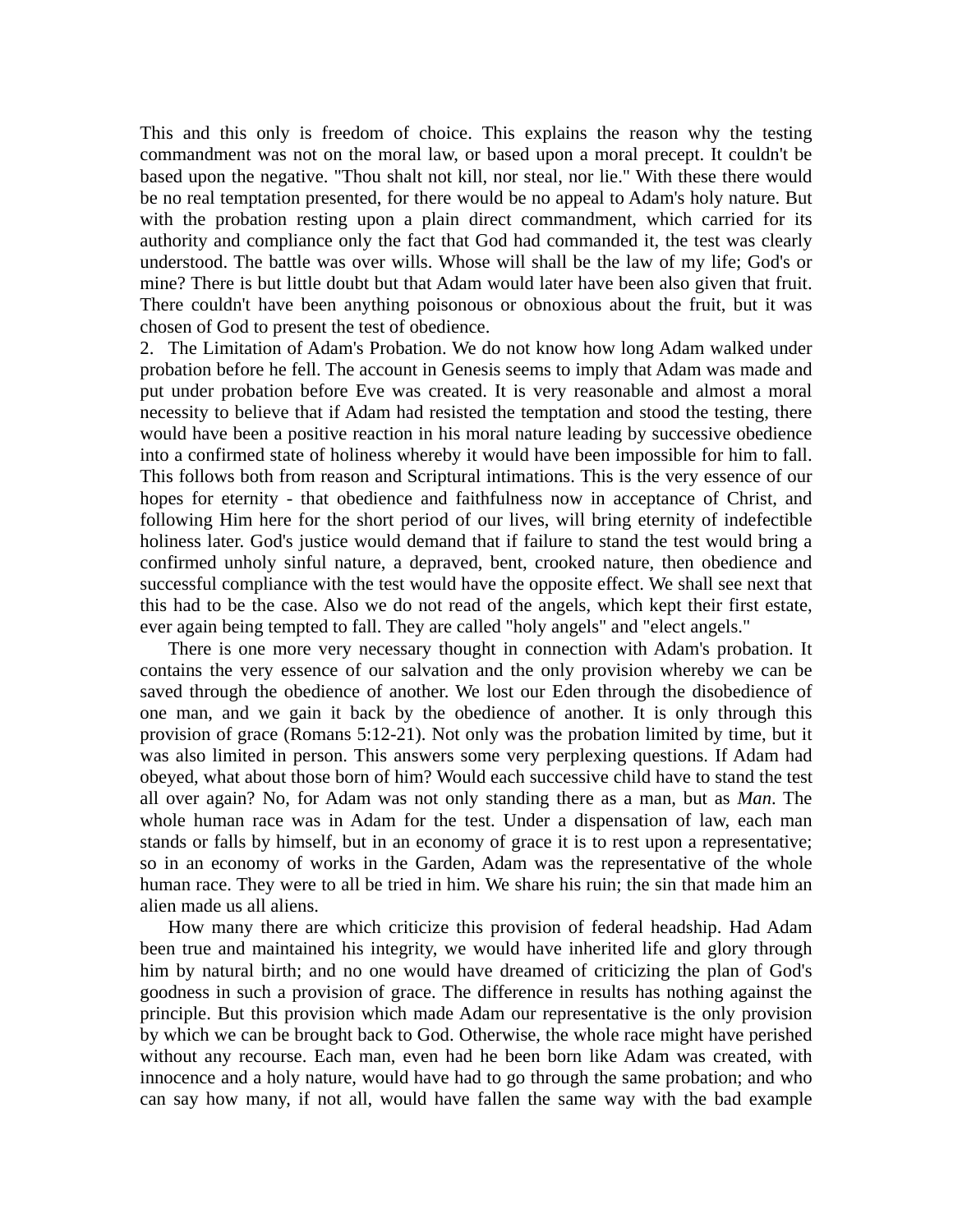before. Some might have stood longer than others, but the vast majority, if not all, would have fallen. Sin under such circumstances would be hopeless. There would be no redeemer who could die for each individual a million times over. If we couldn't fall or sin in another, neither could we be redeemed in another. This is the guilt of the whole world. The angels have no such federal headship; theirs was an individual probation, and their failure involved them in a ruin without hope of restoration. They did not fall by reason of a federal representative but as individuals, therefore no federal head could take their penalty and save them.

 The truth of this imputation of sin by the sin of one man upon the whole human race, and that we were in Adam and partook of his condemnation, is a clear teaching of Scriptures and the very heart of the substitutionary work of Christ. As I was in Adam and sinned in him and fell in him and died in him, so by the very same covenant of grace I was in Christ and died in Him, tasted hell with Him, and in Him, and was raised in Him. As Adam was the federal head of the dying, sinful race, so Christ is the new head, the second Adam of a living, holy race - Romans 5:11-21. The identity of Christ as the second Adam and His federal position is also taught in I Corinthians 15:45-47.

## I. The Fall of Man

## 1. The Temptation of Man

 The whole story of man's temptation and fall in Genesis 3 is not an allegory nor symbolic language, but the straightforward relating of historical events under the inspiration of God at the hands of Moses. This can be readily determined by the whole tenor of Scriptures teaching a fallen state of man and the many specific references throughout the whole Word of God to this first sin.

 Who was the agent in the temptation? Genesis 3:1 states it was "the serpent, the most subtle beast of the field." Here was a dumb beast being used for man's downfall, as a dumb beast was used by the angel of the Lord to save Baalam from his downfall. I do not know how much man in his original state knew of animal lore and their means of communication. I do not know why Eve was not surprised to hear from the serpent. Baalam was not surprised to hear the ass speak; he was so mad at it. Behind the literal serpent in the Garden, however, there was another serpent. You read about him in Revelation 12:19 - "That old serpent the devil." Evil was already present in the world. Satan had already fallen. Now he wishes to involve man in his own ruin. His approach unto Eve is descriptive of Satan's wisdom. He knew not to approach as a "roaring lion"; that would have driven her to God; but he picks the most "subtle" beast of the field, probably the most beautiful, and chooses a well-picked line of suggestion without any attempt at compulsion. Here is the secret of the saints' victory over Satan's temptations: *He cannot force you to do anything: He can only suggest and paint wrong pictures*. Don't let the devil use your heart's wall for a screen to project his insidious moving pictures of appearing himself. He approaches the woman and not the man and not the two together. Here may be seen also in the temptation the difference between probation and temptation. God tests but only Satan tempts. A test is the proving of a quality, but a temptation is an allurement to evil. Hence God tests all His saints, but "God tempts no man, neither is He tempted with evil."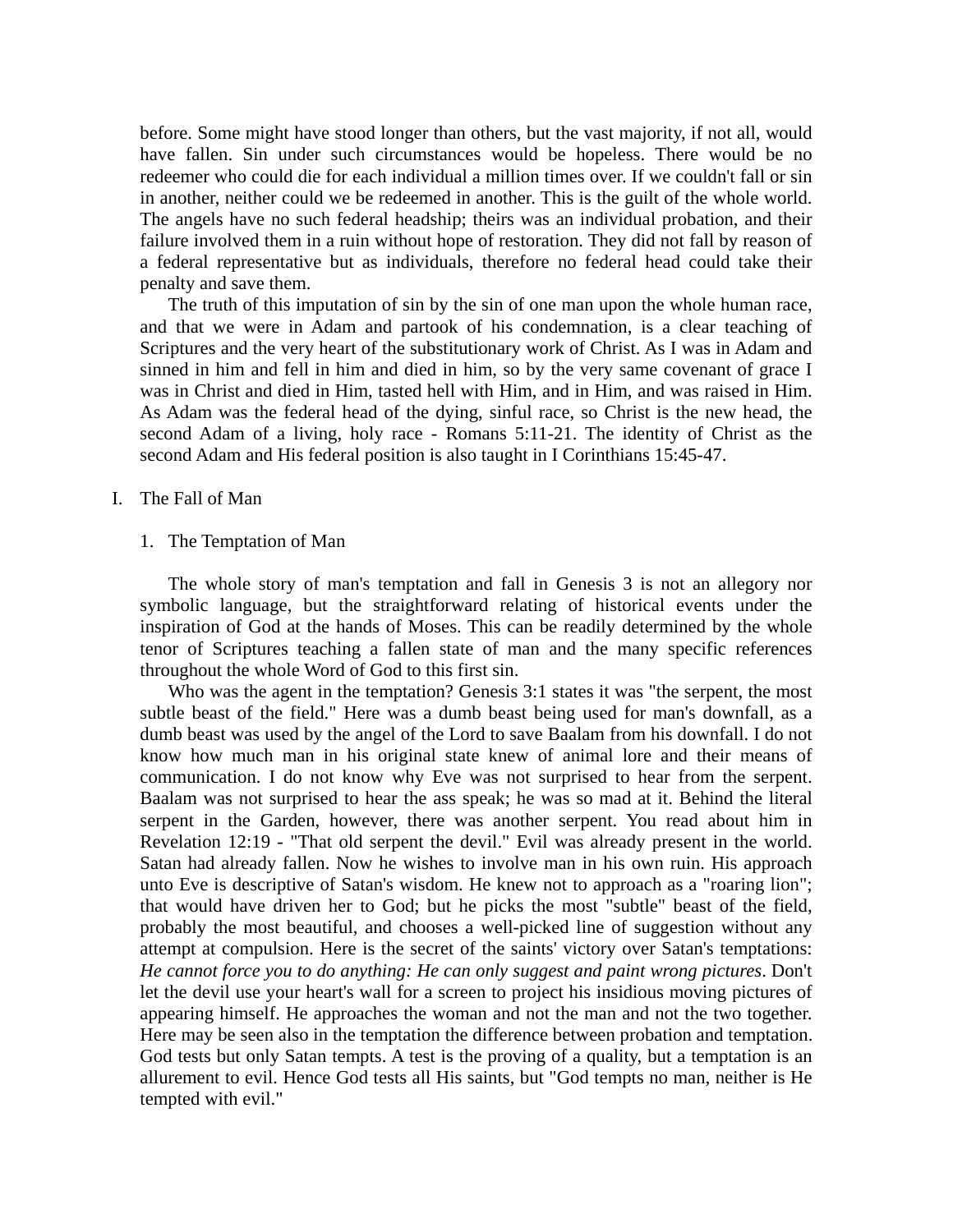a. The Devil's side of the temptation. From the story here in the Garden of Eden may be learned much of Satan's stock-in-trade in temptation. Herein is the Scriptural injunction, "We are not ignorant of his devices." It is wonderful that God has recorded the whole story so that we might be instructed and warned.

1. He throws doubt upon God's Word - "Yea hath God said."

2. He feeds her vanity by a presumed ignorance of the God-given warning so that she may correct him and enlighten him.

3. He then denied what he formerly questioned - "Ye shall not surely die."

4. He throws doubt into her mind as to the goodness of God. He intimates that God is holding out on her. He is keeping back some fruit she really should have and needs. "God knows that when you eat it you will be like Him." God knows you need it and is keeping it from you.

5. Promises an intellectual and moral enlightenment, knowing good and evil. The human mind is so constituted by God as to desire to know.

6. Last of all, he used his old stock in trade, the thing that caused his ruin, and he knew it would hers, if she listened to him--"Ye shall be as gods," or RV, "Ye shall be as God." He put a false ambition in her heart to be as God.

b. Eve's side of the temptation. Temptation always comes to man in a three-fold guise. The devil's temptation of Christ in the wilderness had the three elements that this temptation had. You will find the order in I John 2:16, "For all that is in the world the lust of the flesh, and the lust of the eyes, and the pride of life, is not of the Father, but is of the world." So Christ's temptation:

1. To satisfy the body's natural appetite at the expense of the soul and His mission in this world. This is the lust of the flesh.

2. The temptation on the mountain. This is the chronologically second temptation. Matthew, because of the purpose of his gospel, gives the temple temptation second; but Luke is the chronological gospel. Here the eye gate is used to tempt. Satan showed Him the kingdoms of the world and the glory of them. This is the lust of the eye. Matthew is presenting Christ to the Jews as their Messiah, promised in the Old Testament.

3. The third is on the pinnacle of the temple, and there lies, hidden in a subtle manner behind it, the pride of life. It wasn't merely to tempt God by throwing Himself from the temple presumptuously, but had hidden in it the meaning of being presented in a spectacular way to the worshippers of the temple in the courtyard below. If Christ were to come that way instead of meek and lowly, Israel would have received Him. They shall receive the anti-Christ because he shall come with a big mouth and with pomp, but as like unto Eve, the devil dares to suggest doubt of God's Word and quotes it to Christ.

 Another illustration of this three-fold method of temptation is seen in the case of Achan in Joshua 7:21. It closely parallels that of Eve. Achan saw, lusted, and took. Eve's steps to ruin may thus be traced: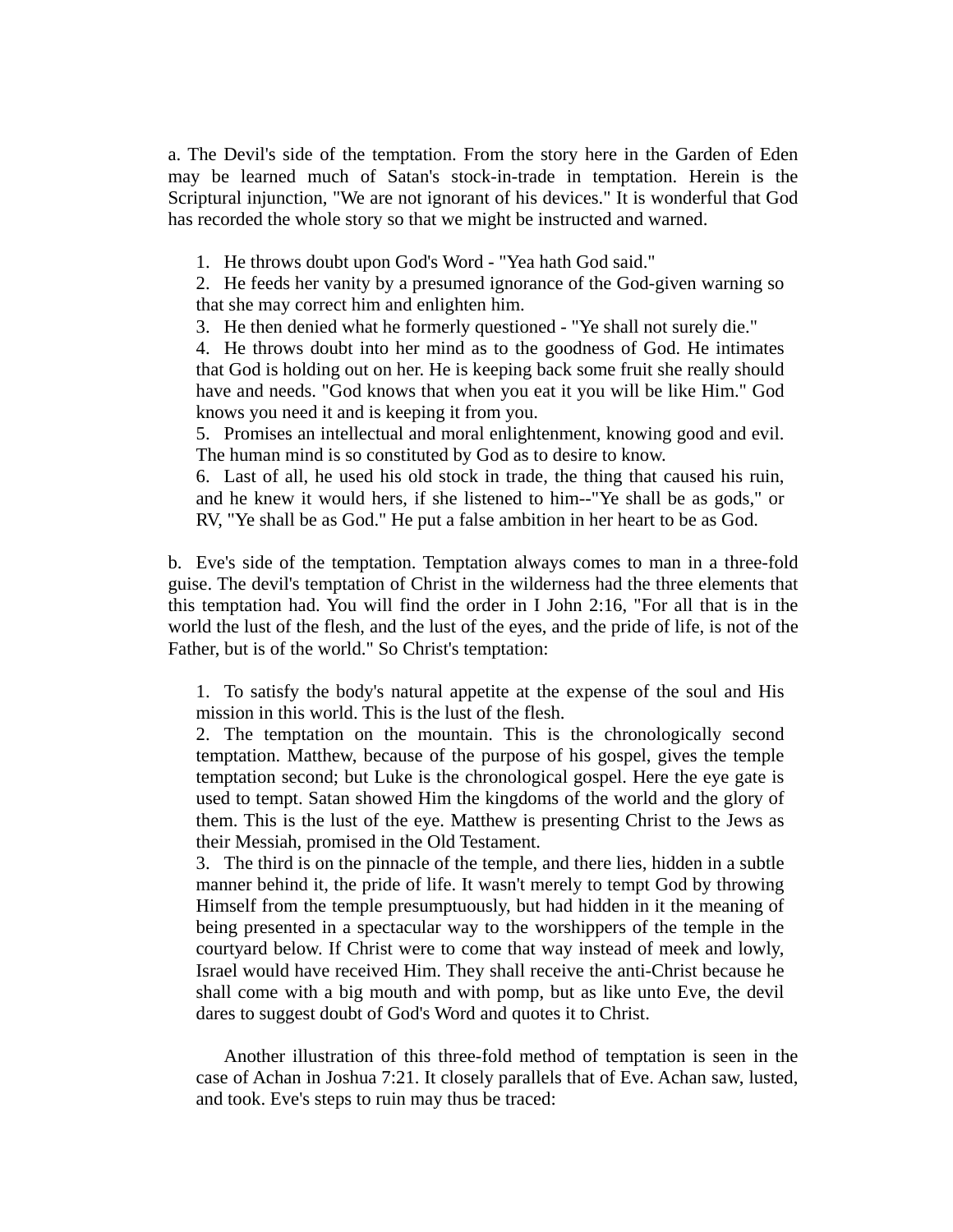- a. She listened to the slanders of the devil against God.
- b. She doubted His Word and altered it- "neither shall ye touch it."
- c. She doubted His love, believing the serpent's lies that God was withholding a needed fruit.
- d. She lingered near the tempting fruit.
- e. She looked at what God has distinctly forbidden.
- f. She lusted after the forbidden fruit.
- g. She disobeyed God's expressed commandment and partook of the fruit.

Now note the trinity of evil:

- a. She saw that the fruit was good for food--"Lust of the flesh."
- b. She saw that the fruit was pleasant to the eyes--"Lust of the eyes."
- c. She very much desired what would make one wise--"Pride of life."

2. The Fall of Man. We read that Eve partook of the fruit and then gave to Adam and he partook; thus man took himself out of the prescribed limits set by God and disobeyed the expressed commandment of God. According to I Timothy 2:14, Satan had succeeded in deceiving Eve completely, but Adam was not deceived. He went into the transgression with eyes wide open, knowing that he was disobeying God and counting the cost, deliberately choosing the wrong because of his great love for the woman God had made for him. He didn't want to be separated from her. II Corinthians 11:3 tells us that "Satan beguiled Eve," but no such statement can be made of Adam. Thus man chose his own way without respect unto the will of God. God was not to be the chief good of his Life.

- 3. The Effects of the Fall
	- a. The Immediate Effects:

1. The opening of their eyes, signifying a knowledge of sin. Was this an asset or a liability? It was the promise of the tempter; but instead of being godlike by the opening of their eyes, the first thing they saw was their own shame and nakedness. They were not blind before; they saw before they fell, but their relations to God and each other being different, they saw differently. Recognition of sin brought the sense of shame, expressed first toward one another, then toward God. They attempted to hide themselves.

2. Fear. This was a new thing for man. "I was afraid." Here is a sense of guilt and the recognition of the carrying out of the sentence God had pronounced.

3. An effort at self-vindication, Adam blamed the woman, despite the fact that he was not deceived; she blamed the serpent.

b. The Judicial or Penal Effects of the Fall. A three-fold death passed upon all men, Genesis 2:17, "In the day thou eatest thereof thou shalt surely die."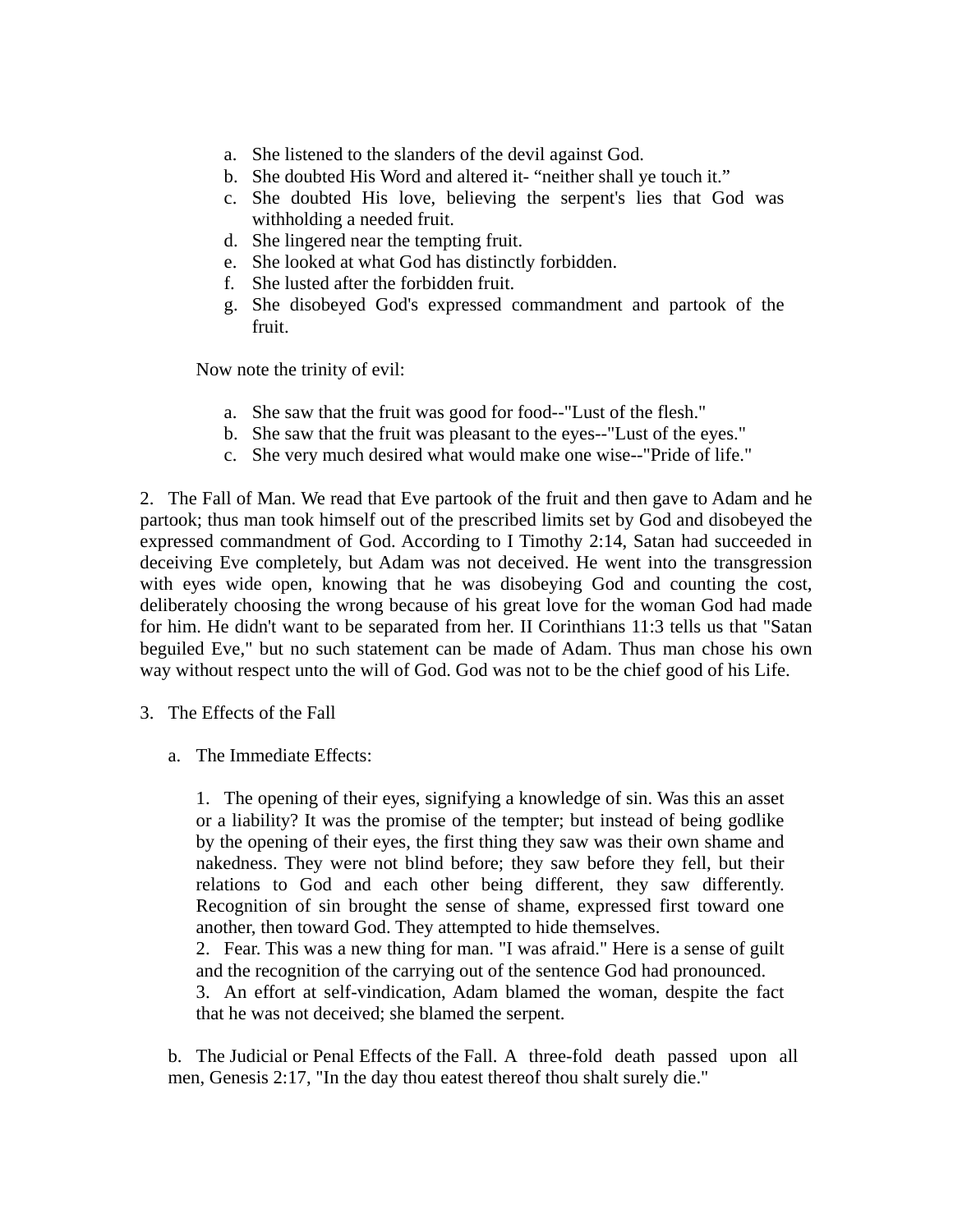1. Spiritual death. This is the primary death that man suffered in the day he ate of the fruit. It is the soul separated from God. Death is primarily separation. Death is as mysterious as life. The closest definition of death is the separation - in physical death, separation of body and soul, in spiritual death, the separation from God. It is this death, "dead in trespasses and in sins," which allows the Scriptures to speak of the physically living as dead. It is the divinely imparted spiritual life of God in the Spirit of man gone out. In this sense it is said of the Christian that he should never die, John 11:26. Physically, Adam began to die the day he sinned, but it wasn't consummated until 930 years later. It is the soul of man made in the image of God, made for God, and made to receive its life from God, cut off, separated from God; therefore, it can be said of it, "It is dead." This is the part of man, which is to be God-conscious, but being dead, its faculties cannot perceive God.

2. Physical death. All of the diseases and pains to which man is heir in the fall may rightly be put under this heading of physical death, with the final consummation in literal death. Man becomes a dying creature with death always at work in his body. It is the separation of the soul from the body.

3. Eternal death, or "the second death." This is the eternal separation of man from God and all that pertains to God's happiness and holiness. It is the lake of fire and brimstone. It is the natural consummation of spiritual death (Revelation 20:15; 21:8). It is the wicked person forever confirmed in iniquity, cut off forever from its source of joy and blessedness, confined in segregation with like kind, suffering spiritually, mentally, and physically the eternal penalty of its own godlessness.

4. Adam's Separation

a. From the tree of life. Whether the tree of life had only sacramental value as a symbol of the life that would be man's as the eternal life of God, or whether it was truly an elixir of life - containing what the scientists would like to find, a deatharresting food - is not revealed. The Scriptures do not go into detail. The tree of the knowledge of good and evil must have been sacramental, or symbolic; the tree of life need not be, but might have been. However, the very fact of the placing of the cherubs with the flaming sword at the gate to Eden was to keep man from the literal tree and evidently some necessary ingredient that would produce immortality in the body (Genesis 3:22-24). It was a blessing that Adam should not have physical immortality in his present state.

- b. Separation from the Garden of Eden.
- c. Separation from the visible presence of God.
- 5. The Four-Fold Judgment for Man's Sin
	- a. The judgment upon the serpent, called in theology, "the curse of degradation." The changing of the serpent from upright to crawling, groveling position; fear between woman and the serpent; but behind the serpent, final judgment upon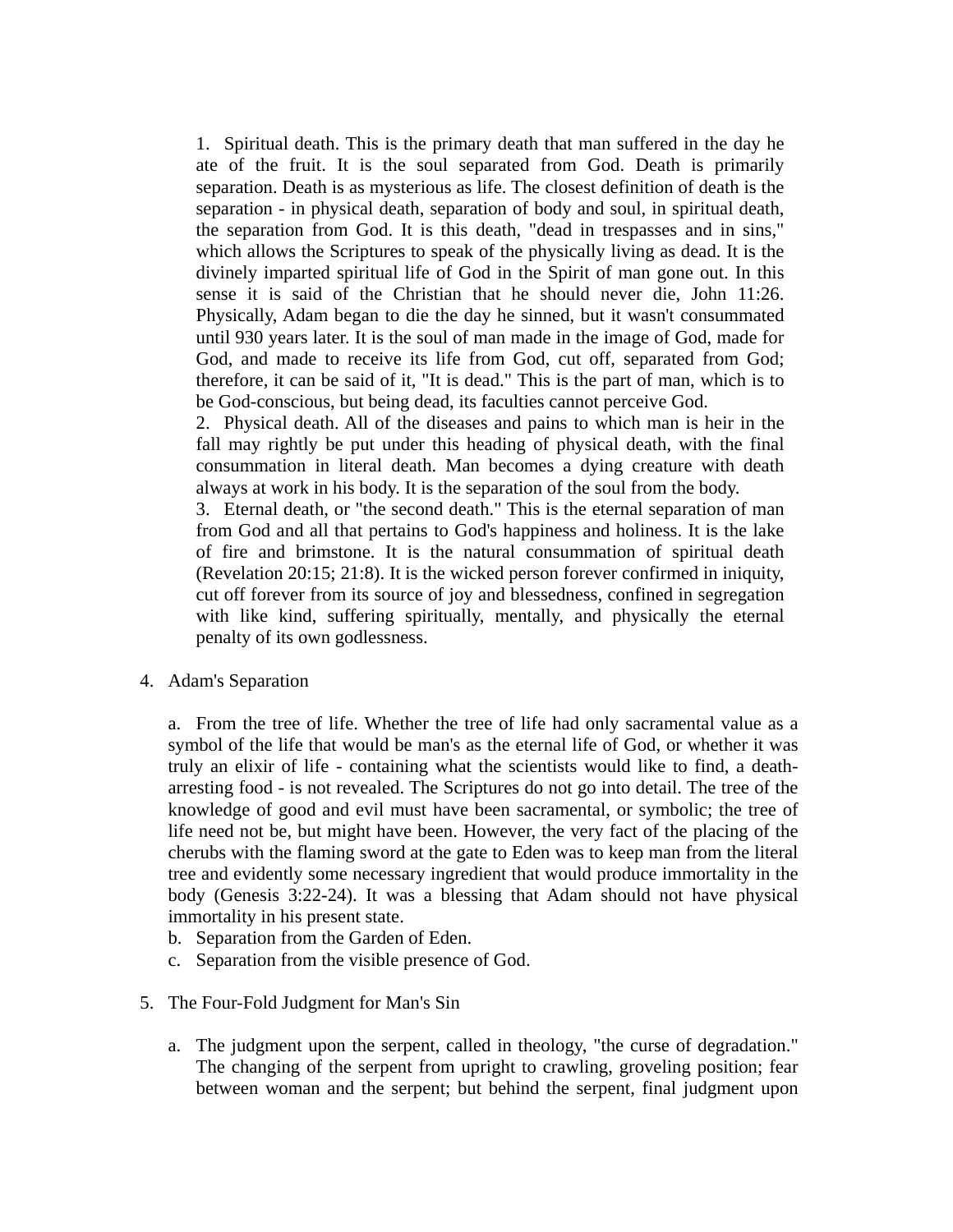the serpent's serpent, Satan, Genesis 3:15. See Micah 7:17, unremoved in the millennium.

- b. The judgment upon the woman, of sorrow, and of judgment; mitigated by grace. I Timothy 2:15.
- c. The judgment upon the man, of sorrow and toil.
- d. The curse upon the ground, its barrenness, its thorns, and thistles, the necessity to labor for sustenance. It is natural that fallen man should not live in an unfallen creation. It groaneth and travaileth in pain awaiting the redemption (Romans 8:22). Read carefully Romans 8:18-23 of the groaning creation made subject to vanity (i.e. lack of fulfilling its created purpose because of the fall of its lord in Adam).

J. The Tabernacle in the Wilderness (for pilgrimage), (Mishkan, "dwelling-place") The Holy Spirit's intended type of Christ's perfect humanity and deity; His tripartite humanity, therefore, ours since "He took our nature and tabernacled among us." (John 1:14; Exodus 25:8) This is God's intended illustration, or type, to display His dwelling.

- K. Tripartitism or Trichotomy
	- 1. Man is a Tripartite Being (Composed of spirit, soul and body).

 From this chapter title it is seen that we hold to the TRICHOTOMOUS viewpoint. This has been the psychological riddle for 3000 years. Here we need the light of Revelation more than anywhere else. It won't do to follow the light of natural reason or science. I am afraid the biblical psychologists have followed the unsanctified guesses of the scientists rather than the light of Revelation, making too many concessions to their ignorances rather than the "thus saith the Lord." Even our Theologians have done likewise. There is no doubt at all that the Bible teaches a form of Dichotomy, or better a dualism; i.e., that man is made up of the material and the Spiritual. Yet, the secular psychologists have denied that also; why follow them in the Trichotomy? We believe that, though Trichotomy is more obscure, it is still taught in the Scriptures. Only the regenerated and especially the "Spiritual Ones", the "Pneumatikios" are conscious of this tripartite makeup. There are two objections to Trichotomy:

a. This answers the accusation of the dualists; or objections "We are not conscious of any division between soul and spirit." I say we are i.e. the Saved - "We are conscious of the strivings of two wills, etc. (Galatians 5:17) The secular psychologists use this same argument to prove their "monism." Only one part = all physical. "We are not conscious of any division between soul and body." No, not the natural man (the unsaved); he lives in the materialistic realm entirely, until the Holy Spirit begins His work. Certainly, then he is awakened to another part of His being worth saving, and even of a higher part which was dead before.

b. It has been further held by the dichotomists that no serious Bible doctrine is affected whether one holds the dichotomous or the trichotomous view. This is not the case. I cannot conceive how anyone can arrive at a clear understanding of Paul's theology without trichotomy. The atonement through Christ is not seriously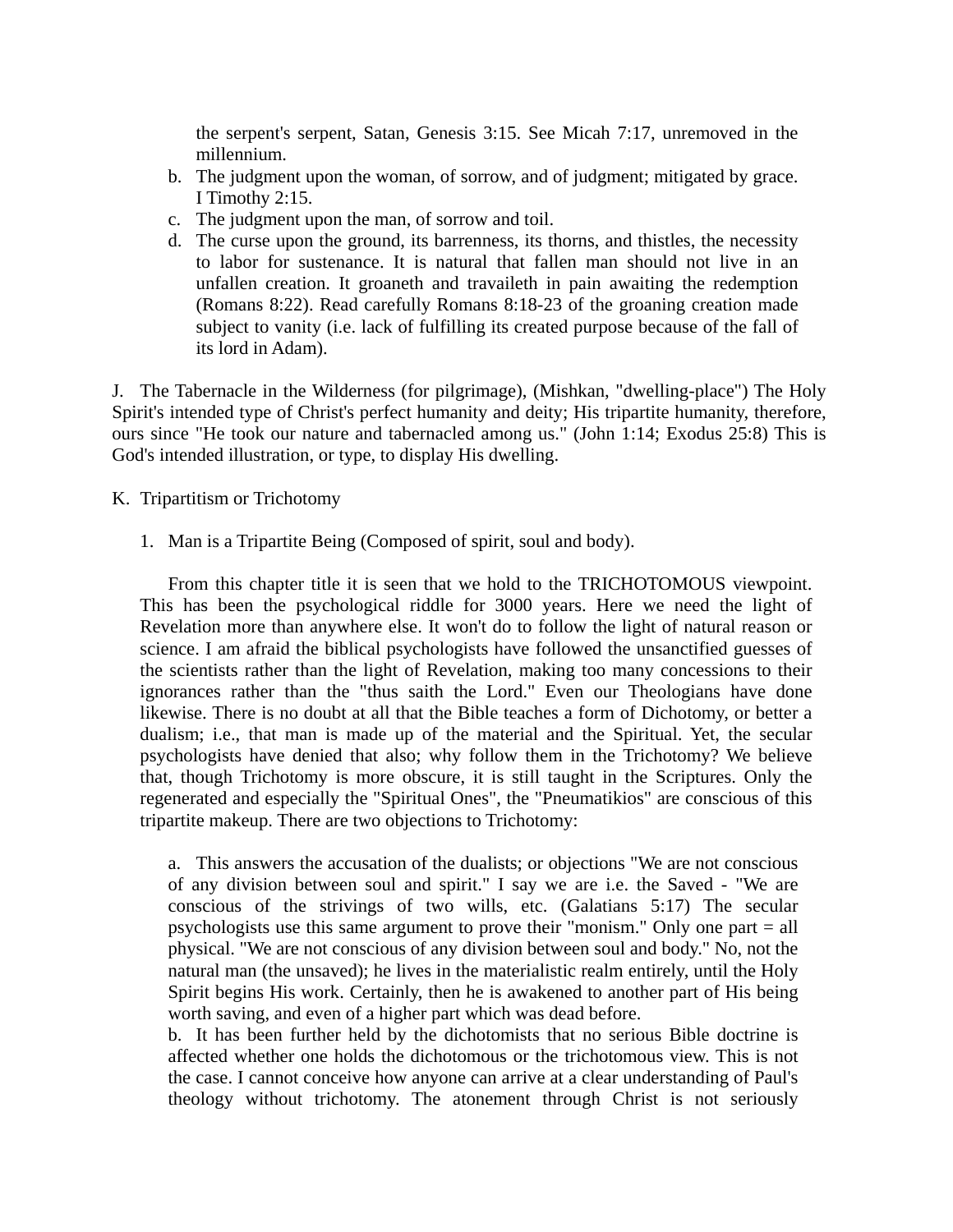affected, but Christian victory is. Wise and sanctified men have contended for both views, nevertheless we consider it important in both Christian Psychology and Pauline Theology as an explanation of the conflict in the believer's victory over the flesh, and the doctrine of the resurrection.

2. Definitions - The root Greek words from which we get trichotomy and dichotomy are - in both "temne" which is "to cut" and in dichotomy "dicha" equaling "in two" and in trichotomy "tricha" equaling "in three." Another method of terming them is tripartite vs. bipartite, Trism vs. dualism. While the most of modern theology is Dichotomous, most of the early church and all of the Eastern church was trichotomous. In the time of Christ all the Jews were trichotomous; Josephus 1:1-2; Justin Martyr, Tertullian, Origen, John of Damascus, Titian, Clement Alexandrinus. In fact, no writing of the earliest church Fathers contains any idea of dichotomy. It was only as the Western church became prominent that dichotomy was taught at all. Strong, in his *Systematic Theology* even quotes from some evolutionists to prove his dichotomy (p. 486). Leslie Olshausen well says on I Thessalonians 5:23 quoted in *Smith's Bible Dictionary*, p. 9l5--"It is indispensable, under a purely historical view, to acknowledge the triple division of human nature as a doctrine of the apostolic age (and in agreement with our own belief)." In fact, it follows that many points of Christian Doctrine can be made intelligible only by assuming the distinction between spirit and soul.

## L. How the Dichotomists Teach Their Dualism

 There is a lot of truth in dualism, and it rightly emphasizes the truth that man is not just materialistic. There is a part of man which outlives the tomb, which goes not back to the dust, but to the God who gave it. The Bible over 450 times differentiates between the soul and the body, so this truth needs emphasizing. Man is made up of a physical or materialistic part and a spiritual, immaterial part. A part of man is not based upon the physical laws of nature, not fed on the same food from dirt. In this sense I am dual. Soul and spirit are as closely joined and related and mystical as to comprise a seeming entity. After death, the soul and spirit are still inseparably linked and acting jointly. Only the Word of God is sharp enough and powerful enough to divide between the two (Hebrews 4:12-13). There is but one argument worth considering of the dichotomists, i.e. the many times where the two terms, soul and spirit, are used interchangeably, so they argue, they are synonymous. Most, call it the double aspect theory - the Spirit is the soul looking Godward; the soul is the soul looking man ward, but the same entity, just two aspects of the same thing. I grant you that the two terms are used generically to indicate the spiritual or immaterial part of man. This is common to all language. The generalizations, however, are never to interfere with, or to interpret the specific texts; the general portions are to be interpreted by the specific, not vice versa. With all doctrine, the doctrine of the resurrection is generalized throughout the Bible until we get to the specific teachings of the latter part of the New Testament, where we have the two resurrections mentioned in Revelation 20; there is taught that there is a 1,000 year difference in time between them.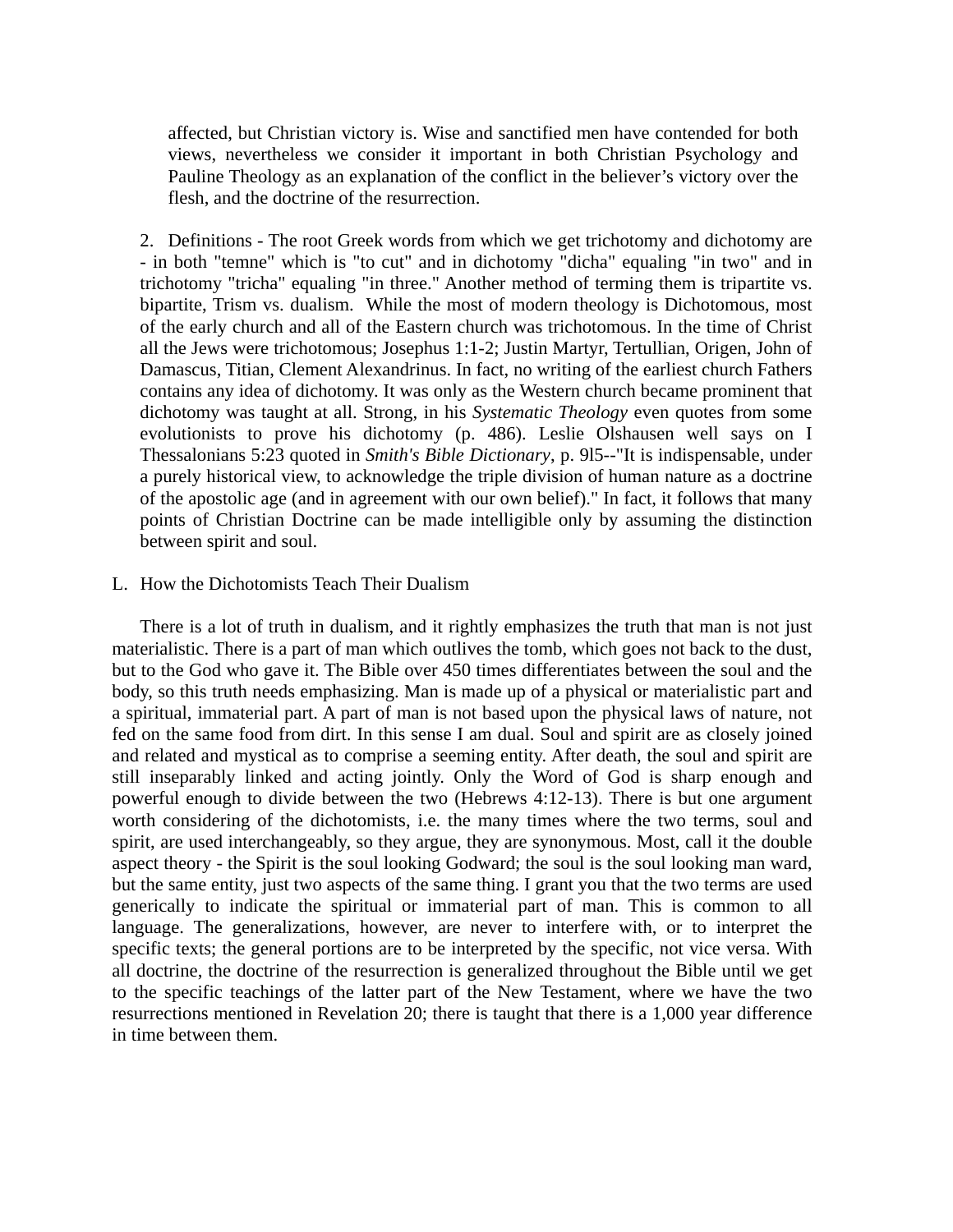## M. What is Wrong with this Theory: (Of Dichotomy)

1. It proves too much by trying to use this argument, "Interchangeable usage of soul and spirit for the immaterial part of man shows they are the same." You can prove unochotomy or monism by that same argument. Just one part of man, for the soul of man is used for the whole man, body and soul in many places. (Acts 27:37) "We were in all in the ship, 276 souls," but bodies, too, not disembodied ghosts. This an idiom of speaking, called synecdoche - "A part for the whole," inclusive not divisive; as "man" for all mankind, takes in women, also; as "100 head of cattle;" as "many mouths to feed;" as the whole science of zoology - generic terms, feline, for the cat family, yet takes in lynx, lion, tiger, tabby, etc. You can call a Persian kitten a feline, without losing its other distinctions, so soul and body are used interchangeably, yet no dichotomist would say, "They are synonymous." The many times they are used generically for the whole will not mitigate against the few specific times each is used to divide. This generalization especially in the Old Testament usage of "spirit" is further seen in using the term for animals, yet no real theological dichotomist will make the animal dual as man (as in Ecclesiastes 3:21).

2. If man is only dual, how different is he from the animals? They have a rudimentary soulish activity. The difference is not in degree as evolutionists advocate, but in kind. "Who knoweth the spirit of the animal that goeth downward, and the spirit of man that goeth upward?" (Ecclesiastes 3:21, spheres different.)

3. How is man made in the image of God? God is Spirit. Soul is only postulated of God anthropomorphically, even as a body is, in a theophany. The image is spiritual, not soulish. (Genesis 2:7 shows that man's soul is to enable his God in-breathed spirit to express itself in his God-fashioned body.)

4. The word for flesh, "sarkinos" and "sarx" is used interchangeably for the body and the old man, old nature. Yet there is no mistaking Paul's meaning, and the two are not synonymous. Is it strange then that soul and spirit are so used?

5. Paul distinctly proves the Spirit's sphere of activity is not in the flesh (soulish realm), but in the pneuma, spirit, (Philippians 3:3) so whole "walking in the spirit, not in the flesh."

6. Note all dichotomists must per force distinguish between the operation of soul and spirit while denying any real separate entities. (They are saying, "Only two sides of the same thing," yet separate spheres in the New Testament). We shall see more of what is wrong with dichotomy as we study the Scriptural proofs of trichotomy.

## N. Scriptural Proofs of Trichotomy

 We shall see that the many times soul and spirit are used interchangeably does not mitigate against the few times where a definite difference is taught between the two. Paul is the great revelator of the pneuma (spirit). It wasn't until the new creation in Christ Jesus, and the believer was taken out of the realm of the flesh, and put into the spirit that there was any need of the God-given Revelation of the tripartite man.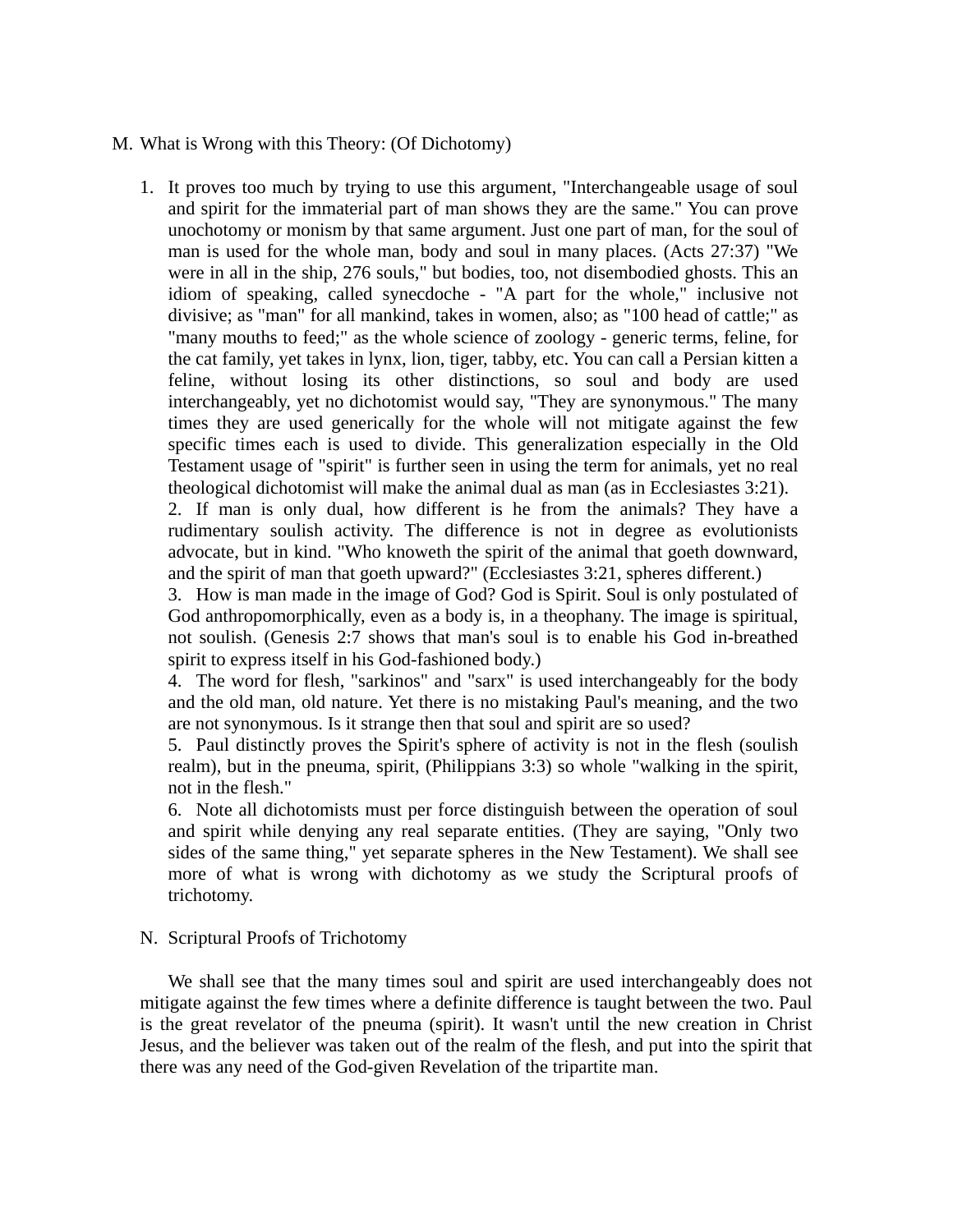Definition - Let me state first of all what I mean by trichotomy. I cannot hold to the definitions of some of the great trichotomists. I must part paths as thoroughly with them, as I do the monists who deny any soul or the dichotomists who confuse soul and spirit as one teaching dualism. I part paths with the vague dualists and many other trichotomists. They hold:

l. Man consists of body or matter

2. Animal life, or some call it "vegetable life," in common with the animal and this is soulish life

3. Then spirit, connected with God. I cannot ascribe to the belief that all of man's rational, emotional, and volitional life is seated in spirit.

 I rather believe that all these personality qualities are seated in the soulish nature. The vitalizing principle of life in his body, that mysterious thing called life in every cell of his body is not to be confused with his soulish nature. In the animal when the principle of life leaves the body it dies. In man, the body continues to die for days and weeks after the soul has departed. (I teach that the soul animates the whole body, yet if an arm is amputated a part of the soul is not lost). The ascribing to the spirit all the rational functions of the soul is not Scriptural; it has a higher function connected with God, and lies in death in the sinner, until quickened by the Holy Spirit in regeneration. The death of the body does not destroy soul or spirit, but both are seen active and conscious in the slain witnesses, souls under the altar in Revelation 6:9-11. The soulish life is related to life in the body and self-consciousness. The spirit of man is endowed with a different set of attributes with which man was to be related to God, in communion, worship, and "seeing God."

## Proofs of Trichotomy

1. Using the very same text the dichotomists use, Genesis 2:7. Here there seems to be three parts to man's creation. First, there is the forming of the materialistic part of man - his body - from the "clean dust of the ground." (Not the mud, as the evolutionists sneeringly carp). The Hebrew has the idea of molding as a potter, the vessel (Job 10:9), Genesis 3:9 - "Dust thou art, and unto dust shalt thou return." God made this molded clay figure, a senseless physical man. It must have had vegetable life but no soul. Then we read, "He breathed into his nostrils the breath of lives." The Hebrew is not singular but plural. Many think only for the Hebrew idiom of moral excellency, but, I believe, it was for the plurality of lives with which he was endowed, his soulish life and his spiritual life. Man was certainly made to live on two planes, sensual life and spiritual life. Then, "Man became a living soul." Note three things - "God molded, God breathed and Man became." God made a body, God in-breathed a breath-spirit into man and the union of the Spirit with the body became a living soul. Spirit and body have naught in common; spirit could not live in body alone, at least this kind of body, gross earthly body. The communion, the link, the life between was the soul of man.

 Tertullian well says, "The flesh is the body of the soul, and the soul is the body of the spirit." Justin Martyr says, "The spirit resides in the soul-house, as the soul resides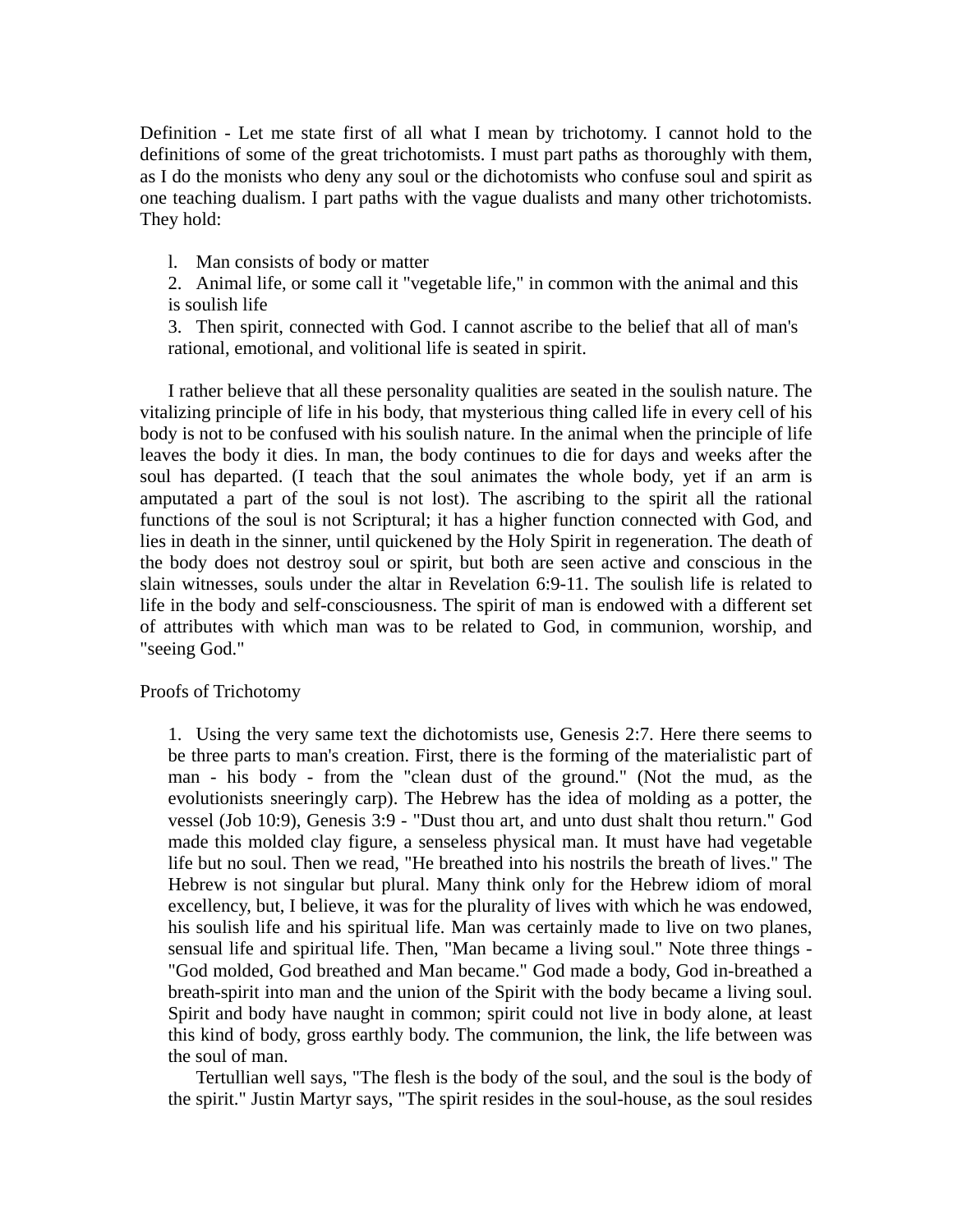in the body-house." In Adam there was a perfect blending of the three into one harmonious unity; God pervading all, glorified in all, with none of the spiritual strivings we experience.

 The body was to be ruled by the soul (Paul, "Master your own vessels.") and the spirit was to rule the soul, and God the Holy Spirit was to rule our spirits as the "Father of Spirits." This is proved from Proverbs 20:27, where this God inbreathed spirit or breath is called, "The candle of the Lord." "The Spirit of man is the candle of the Lord, searching all the inward parts of the belly" (Rotherham--"Searching all the chambers of the inner man."). 'Belly' is used by metonomy for the soul of man the inner life of man as Christ said (John 7:38-39) "Out of his belly shall flow rivers of living water." This verse in Proverbs shows that the spirit in man was to be God's candle guiding, searching, and regulating the soul of man. This, the new spirit, or pneuma in man, does when he walks after the spirit so as not to fulfill the lusts of the flesh. We shall see that this is the heart of Paul's doctrine of the saints' victory in Christ. The new pneuma created of the Holy Spirit, rules instead of the soulish nature, so not psukikos (soulish) but pneumatikos, (spiritual). How is this possible in dichotomy, "Walking after the spirit, and not fulfilling the desires of the flesh" (Soul) Galatians 5:16?

2. Continuing from this story in Genesis, I find a further proof of the trichotomist viewpoint. God told Adam, "In the day thou eatest thereof thou shalt surely die." (Genesis 2:17). This was not a spiritualization by God, figurative language, but real death. If language means ought, that very day of transgression a part of man died. We ask, "What part?" His soul?" - No, it began to die that day, but not consummated for 930 years. "What part then? - God has said, "Surely die" and I know he did die - not of man.

 The candle of the Lord went out in darkness. That part of man God intended for "a habitation of God through the Spirit," where God was to reside, died. Here is one of the great truths of Scripture reiterated again and again, the natural man is dead. Death and darkness reigns supreme in one department of his being. Paul calls it, "Dead in trespasses and in sins." (Ephesians 2:1 and "She that liveth in pleasure is dead while she liveth;" I Timothy 5:6). Jesus said, "Let the dead bury their dead" (Matthew. 8:22, that cannot be physical or soulish death, but Spiritual Death.)

 Where in the natural man, the unconverted man, is there God-consciousness, the faculties to know God, see God, love God, and worship God? Jesus said, "They that worship God must worship Him in Spirit," not soulishly. For Paul said, "The natural man (Gr. soulish man) cannot know the things of God for they are spiritually discerned." What did he mean? The natural soulish man is dead in that realm of spirit, and has no faculties with which to lay hold of spiritual things. The paralysis of death lies over all those God-given faculties within, "The spirit of man which was to be Candle of the Lord." The Bible terms them "natural man," what they are by only natural generation; Jude l0, "Brute beasts" or "irrational beasts" and then Jude 19 reveals what the natural man is, "These be those who separate themselves, sensual" (Roth-mere men) (Lit. psuchikoi - soulish ones). Then he defines what he means, "Having not the spirit." (Omit the definite article "the" not in the Greek text - "Having not spirit.") Death reigns there.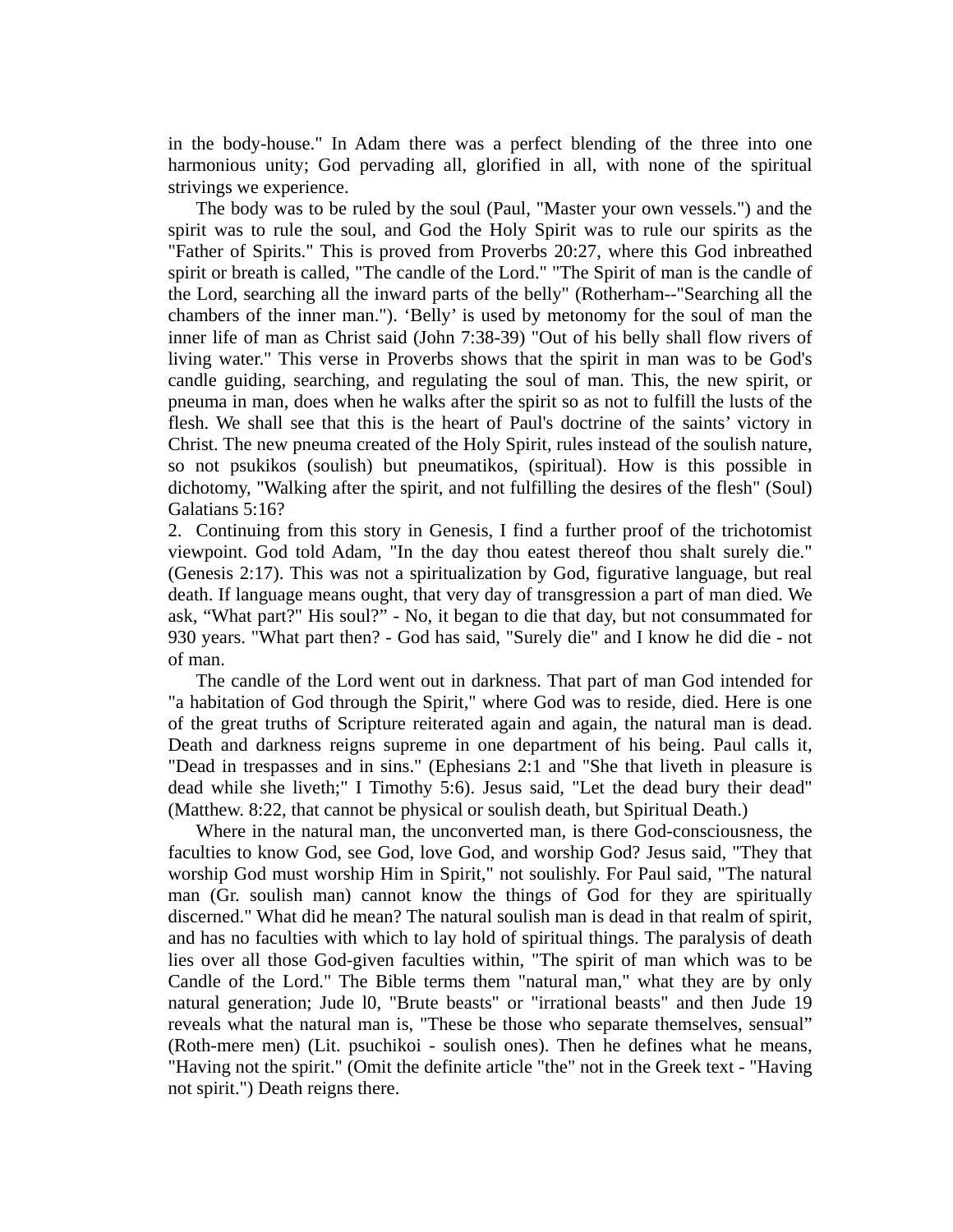Be careful not to fall into the error of conditional immortality here. Death is never annihilation, but disorganization, and disintegration. The dead fallen man, still has spirit, but wrecked and ruined by the fall until it ceases to function as "the candle of the Lord." God calls it "dead." Here is the need of the new birth; Jesus demanded, "Ye must be born from above;" "Or ye cannot see the kingdom of God." There can be no comprehension. Why? Because that part of man with all those spiritual faculties died in the day Adam fell, and is dead in all Adam's posterity until touched by the Spirit of God into newness of life. At natural birth a new nature is born, new faculties to lay hold of physical life. Many, even of the dichotomists, are ignorant of what salvation really is; not the re-education, reformation, and whitewashing of the old nature; but the impartation of a brand new nature, "New creatures in Christ and this new creation has new faculties and can "see the kingdom of God," yea - "see God." It is not physical or soulish, but Spiritual (John 3:6) "That which is born of the spirit is Spirit." 3. Before we go further into this argument, let us consider a few other Scriptures. Note: the prayer of Mary under inspiration (Luke 1:46-47). Here there is a clear intimation that the spirit can only act upon the body through the soul. "My soul doth magnify the Lord, and my spirit hath rejoiced in God my Savior." Here the change of tense signifies the spirit first conceived joy in God, and communicating with the soul roused it to magnify God. This is expressed through the song she sang, by the bodily organs of mouth and brain (Like the candle of the Lord). This is as good a place as any to bring in the truth: "With the man is world-conscious, with the soul he is selfconscious, and with the Spirit he is God-conscious," (first stated by C. A. Auberlon). Even the dichotomists use some such formula for a distinction between soul and spirit. i.e., man ward vs. Godward, while denying any distinction.

4. This naturally brings up another Scripture (Jude 19) "These be they… sensual (Cr. soulish) having not spirit." Or Paul - (I Corinthians 2:14) "The natural man (soulish man) receiveth not the things of the Spirit, neither can he know them." He doesn't have the right set of faculties in working order, for in that part of his tripartite being death reigns," therefore, he cannot see the Kingdom of God;" the very part of man's being created by God to lay hold of the things of God, to see God, worship God, is dead. Only in the resurrected saint, quickened by the Spirit of God, are these faculties back in tune with God. Now he can "worship God in the Spirit" (Philippians 3:3) and "see God" (John 3:3-6) That is neither physical nor soulish; it has to be man's spirit, his newly created spirit within his natural spirit.

5. Further deduced from these truths is the Scripture very embarrassing to the dichotomists - I Corinthians 15:44, etc. The two kinds of bodies of the saints, the one we have now - the image of the earthly, the same psuchikos or soulish body; then the one we shall get in the resurrection, the image of the heavenly, the same pneumatikos or spiritual body. The first has the idea that the motivating principle of life and expression is the soulish life. The second is that the motivating principle of life and expression will no longer be the soul, but the new creation, the pneuma. Paul says, "No longer flesh and blood, since it cannot inherit the kingdom of God." If there is no difference in soul and spirit, as the dichotomists maintain then what is the difference in these two bodies? Let them answer that one if they can! If so, then Paul is dealing in tautology when he calls one body soulish and the other spiritual; one with soul principle controlling it, the other with spirit. As Scofield says, "To assert, therefore,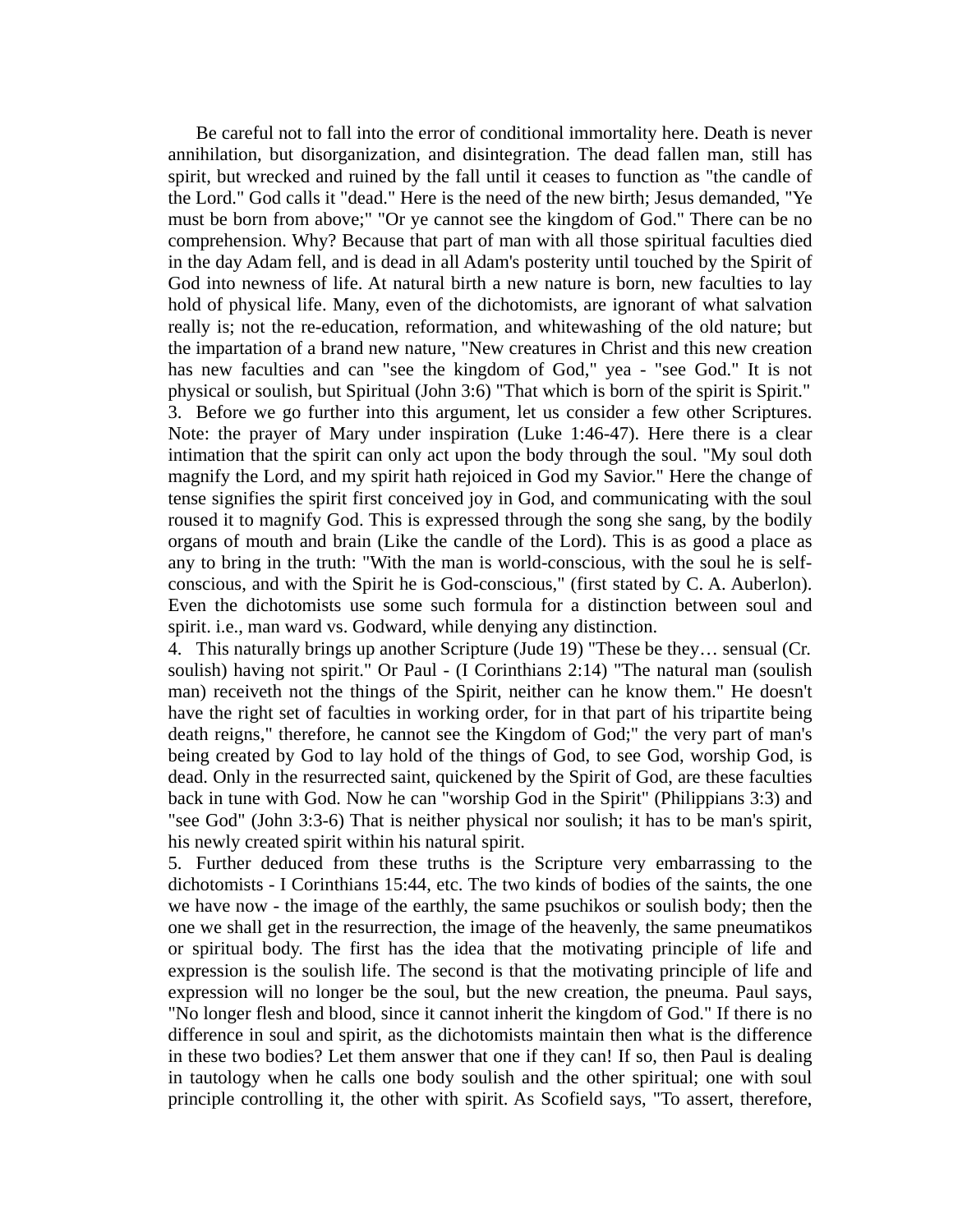that there is no difference between soul and spirit is to assert that there is no difference between our mortal and our resurrected bodies;" (see his footnote on I Thessalonians 5:23, p. 1270, *Scofield Reference Bible*, old edition).

6. Paul is the greatest revelator of the pneuma in man. The deeper truths of the believer as taught by Paul are a riddle if man is not tripartite. His revelation of the two natures of the believer, of some believers as sarkikos, fleshy, carnal, and walking after the flesh; and others as pneumatikos, spiritual, walking after the spirit; also of the warfare in the believer depends upon trichotomy. This is a truth growing out of all we have considered, theretofore, Paul is the great revealer here. It is the truth that at salvation God did not patch up the old nature, nor straighten it out, but completely set it aside as crucified with Christ, assigning it to death in identification with Christ on the cross, so that when Christ died, I died (Romans 6:1-11; Colossians 3:1-4; Galatians 2:20, etc). And God implanted in me a new creation, born from above; making me a partaker of the divine nature called by Paul pneuma, after the pneuma, Hagion, (The Holy Spirit) Who quickens it. These two natures then are at war one with the other (Galatians 5:16-17). They are diametrically opposed the one to the other, since one has a corruption and death at work in it (Roman s 8:6, 13; Galatians 6:8). This is called by Paul, "sarx" or "flesh." The other, the new creation has life as its principle, holiness as its fruit, (Romans 8:6; Galatians 6:8) and is called "pneuma" or "spirit." The pneuma is holy and delights in the Law of God (Roman s 7:22, (inner man) 1:4), but the flesh mind is at enmity with God and not subject to His law (Romans 8:7), these two have contrary wills, affections, principles, desires, thoughts, and fruits. How will the dichotomist explain them? He must perforce allegorize them, robbing them of Paul's meaning. Let me illustrate—(Augustus Hopkins, Strong's *Systematic Theology*, Judson Press, Phil, PA; Vol. 2, p 486.) Strong, following the double aspect theory of the dichotomists – "...The pneuma (spirit) is man's nature looking Godward and capable of receiving and manifesting the pneuma Hagion; the psuche (soul) is man's nature looking earthward." But Paul makes this new deposit "created in the image of God in true holiness," so impossible of corruption. The dichotomists would have their incorruptible seed of the Holy Spirit, vacillating, first Godward then the same entity earthward, and warring all the time within itself rather than with another contrary entity. How untrue to all Paul's great revelation!

7. Now to consider the two plainest portions, each in itself enough to clinch the fact that the Bible teaches trichotomy instead of dichotomy. The first is Hebrews 4:12. "For the Word of God is quick (living) and powerful (energetic-actively at workeffectively at work) and more cutting than any sword with two blades, piercing (piercing, cutting through to) even to the dividing asunder (Cr. division, or separation - line of separation) of soul and spirit (where is the separating line if same entity?) and of the joints and marrow," and tells us why--"to judge the thoughts and intents of the heart" (reflections and conceptions of the heart) purposes and motives; Berkley, ponderings and meditations, Lit.-- "critic of the heart." "Joints and marrow" has given a lot of trouble to the interpreter. Conybeare makes it but figurative language, but rest of the verse isn't so, neither is this. This is a picture of the Word of God doing what the priest did in the Old Testament as he dissected the sacrifice to search for flaws. We now know that the marrow is the blood builder, here the red corpuscles are manufactured, and God says, "The fear of the Lord is health to thy navel and marrow